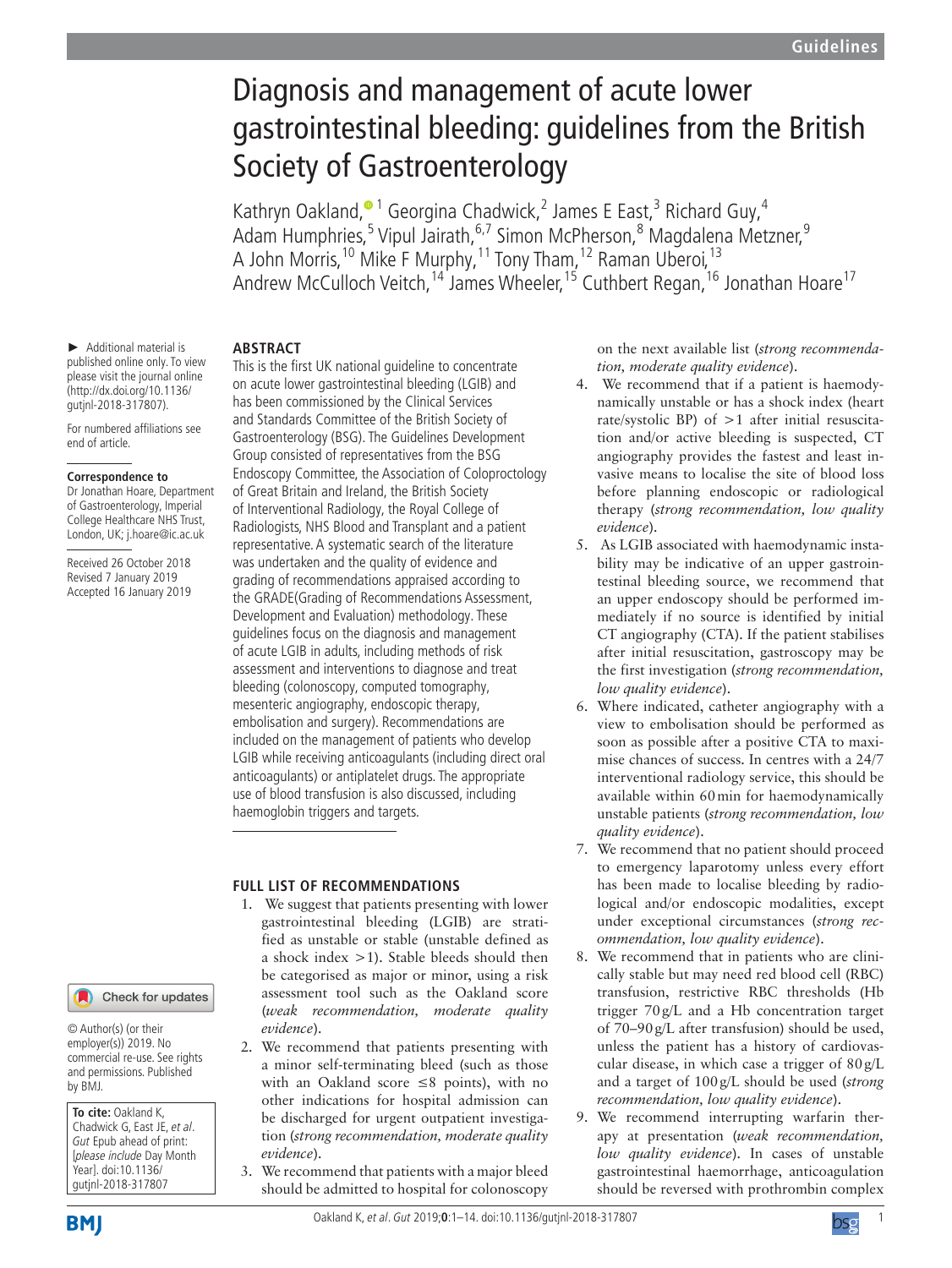concentrate and vitamin K (*strong recommendation, moderate quality evidence*). For patients with low thrombotic risk, warfarin should be restarted at 7 days after haemorrhage (*strong recommendation, low quality evidence*).

- 10. In patients with high thrombotic risk (ie, prosthetic metal heart valve in mitral position, atrial fibrillation with prosthetic heart valve or mitral stenosis, <3 months after venous thromboembolism), we recommend that low molecular weight heparin treatment be considered at 48hours after haemorrhage (*strong recommendation, low quality evidence*).
- 11. We suggest that aspirin for primary prophylaxis of cardiovascular events should be permanently discontinued (*weak recommendation, low quality evidence*).
- 12. We recommend that aspirin for secondary prevention is not routinely stopped. If it is stopped, it should be restarted as soon as haemostasis is achieved (*strong recommendation, moderate quality evidence*).
- 13. We recommend that dual antiplatelet therapy with a P2Y12 receptor antagonist and aspirin is not routinely stopped in patients with coronary stents in situ, and management should be in liaison with a cardiologist (*strong recommendation, moderate quality evidence*). In unstable haemorrhage we recommend continuing aspirin if the P2Y12 receptor antagonist is interrupted (*strong recommendation, moderate quality evidence*). P2Y12 receptor antagonist therapy should be reinstated within 5 days (*strong recommendation, moderate quality evidence*).
- 14. We recommend interrupting direct oral anticoagulant therapy at presentation (*strong recommendation, low quality evidence*). We recommend considering treatment with inhibitors such as idarucizumab or andexanet for life-threatening haemorrhage on direct oral anticoagulants (*strong recommendation, moderate quality evidence*). We suggest restarting direct oral anticoagulant drug treatment at a maximum of 7 days after haemorrhage (*weak recommendation, very low quality evidence*).
- 15. All hospitals should have a GI bleeding lead and agreed pathways for the management of acute LGIB (*good practice statement*).
- 16. We recommend that all hospitals that routinely admit patients with LGIB should have access to 7/7 on-site colonoscopy and the facilities to provide endoscopic therapy (*good practice statement*).
- 17. We recommend that all hospitals that routinely admit patients with LGIB should have access to 24/7 interventional radiology either on site, or via a formalised referral pathway to another hospital (*good practice statement*).

# **BACKGROUND**

Lower gastrointestinal bleeding (LGIB) has an estimated incidence of  $33-87/100~000^{12}$  and accounts for 3% of emergency surgical referrals.<sup>3</sup> In the United Kingdom, LGIB has been the subject of two recent reviews of care: the National Confidential Enquiry into Patient Outcome and Death (NCEPOD) report entitled *Time to get control: a review of the care received by patients who had severe gastrointestinal haemorrhage*, and a national comparative audit conducted by NHS Blood and Transplant (NHSBT) and the Association of Coloproctology of Great Britain and Ireland (ACPGBI).<sup>[4](#page-11-2)</sup> These reports identified deficiencies in the provision of emergency interventions for LGIB.<sup>5</sup> Notably, only 55% of hospitals that routinely admitted patients with patients with LGIB were able to provide appropriate 24/7

access to interventional radiology, and 73% access to 24/7 colonoscopy.[4](#page-11-2)

In the UK, in-hospital mortality is 3.4%, although this rises to 18% in patients who develop LGIB while already hospitalised,<sup>6</sup> and 20% in patients with transfusion requirements of  $\geq$ 4 units of red cells.<sup>[5](#page-11-3)</sup> Mortality is generally related to comorbidity, not exsanguinating haemorrhage.<sup>6</sup> The majority of patients with LGIB are admitted to general surgical wards, $<sup>5</sup>$  $<sup>5</sup>$  $<sup>5</sup>$  and tend to be</sup> elderly with a high burden of comorbidity.<sup>6</sup>

After initial resuscitation, the diagnosis and treatment of LGIB remains a challenge for clinicians; identifying the source of bleeding is a clinical priority, and can be challenging in comparison with upper gastrointestinal bleeding (UGIB). Flexible sigmoidoscopy and colonoscopy are the primary investigations, $\frac{6}{10}$  $\frac{6}{10}$  $\frac{6}{10}$ and can provide a means of endoscopic treatment, although this form of treatment is used in only 2.1% cases of LGIB in the UK.<sup>[6](#page-11-4)</sup> Radiological investigations such as general abdominal CT scanning or dedicated CT angiography (CTA) are used in over 25% of cases.<sup>[6](#page-11-4)</sup> If extravasation of contrast is shown on CTA, formal, invasive angiography with the option of mesenteric embolisation can be undertaken, although in practice embolisation is used in  $< 1\%$  of cases.<sup>6</sup> Emergency laparotomy for bleeding is very uncommon.<sup>[5 6](#page-11-3)</sup> Overall, the most common intervention is red blood cell (RBC) transfusion.<sup>4</sup>

In the UK, the most common cause of LGIB is diverticular bleeding,<sup>[6](#page-11-4)</sup> although database studies from the USA suggest that prevalence of hospitalisations for diverticular bleeding is decreasing.<sup>[8](#page-11-5)</sup> Up to 60% of cases of diverticular bleeding can be classed as severe, $9$  and it is the most common indication for mesenteric embolisation in patients with LGIB.<sup>10 11</sup> The second most frequent diagnoses are the benign anorectal conditions, such as haemorrhoids, fissures and rectal ulcers.<sup>[6](#page-11-4)</sup> Significant bleeding from haemorrhoids is generally considered uncommon and brisk LGIB should not be ascribed to haemorrhoids until other causes have been excluded. However, serious haemorrhoidal bleeding is increased in patients with coagulopathy or who are receiving anticoagulants[.12](#page-11-8) Angioectasia can occur at multiple sites within the GI tract, mostly commonly in the caecum. $13$  Rectal proctopathy following pelvic radiotherapy, commonly for prostate cancer or cervical cancer, may present acutely with significant bleeding. Other causes of LGIB include colitis, colorectal cancer and polyps, $27$  but 23% of patients admitted to hospital with LGIB in the UK are discharged without a diagnosis. $\frac{6}{10}$ 

The aims of the guideline are to define standards of care for patients who present acutely with LGIB to UK hospitals, particularly focusing on initial assessment, investigation and haemostatic intervention, the standardisation of care and use of hospital resources. The overall objective is to provide the highest quality care to patients presenting with LGIB.

# **Scope of the guideline**

The focus of this guideline is the in-hospital management of adult patients presenting with acute LGIB. The management of uncomplicated LGIB in primary care is beyond the scope of this guideline. For this purpose, LGIB refers to patients who present with bright or dark red blood per rectum, clots per rectum or blood mixed in with stool. This guideline is intended to be used by all practitioners who are involved in the hospital care of patients with LGIB. This is the first version of this guideline.

## **Development of this guideline**

The guideline was commissioned by the BSG Clinical Services and Standards Committee and the Endoscopy Section, and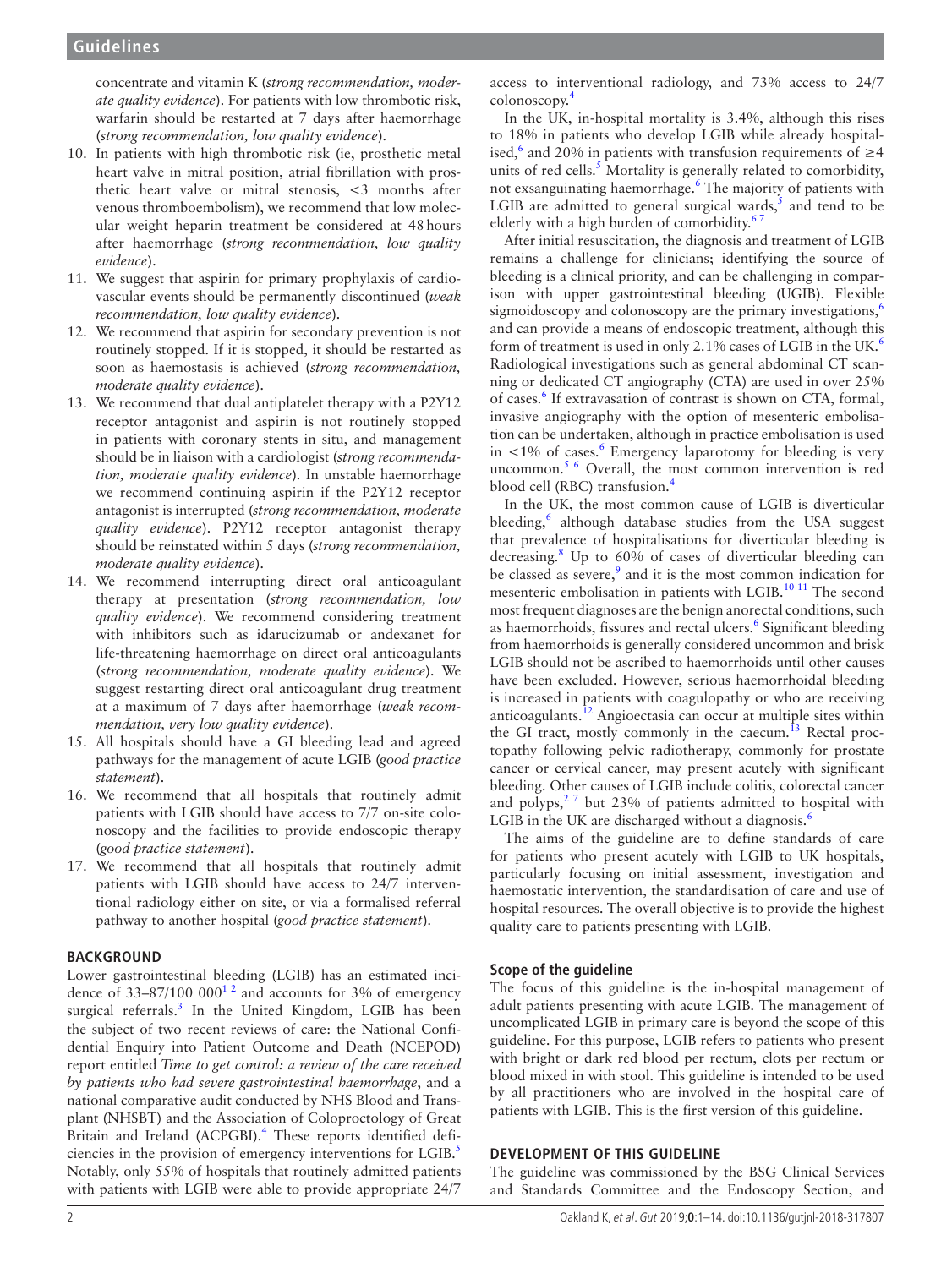developed by a multidisciplinary panel of 16 participants comprising gastroenterologists, surgeons and radiologists, following an initial face to face meeting.

The guideline was developed according to the AGREE (Appraisal of Guidelines for REsearch & Evaluation) methodology[.14](#page-11-11) A guideline commitee was assembled, chaired by JH. Working subgroups with specific areas of expertise were formed to critically appraise the literature supporting the following areas of clinical management: initial assessment, risk stratification and resuscitation (KO, VJ, MFM); medical management (AMV); diagnostic and therapeutic radiology (RU, SM); the exclusion of UGIB and capsule endoscopy (MM); colonoscopy (AH, JEE, AJM); surgery (RG, JW). KO created the first draft of the guideline and all authors critically revised the paper. All recommendations were put to at least two rounds of anonymous voting by all members of the writing group until consensus was reached. The finalised guideline was then circulated to the Association of Coloproctology of Great Britain and Ireland, the Royal College of Radiologists, the British Society of Intervention Radiology, NHS Blood and Transplant, and then peer-reviewed by the BSG via a standardised process.<sup>1</sup>

Evidence supporting the recommendations within this guideline was identified using a systematic literature search

of Medline, Embase, CDSR, CENTRAL, DARE, HTA and NHS EED, ClinicalTrials.gov and the WHO International Clinical Trials Registry Platform for articles published between 1997 and December 2017 without language restrictions (details of the search strategy are given in online [supplementary appendix](https://dx.doi.org/10.1136/gutjnl-2018-317807) [1\)](https://dx.doi.org/10.1136/gutjnl-2018-317807). Studies published before 1997 were excluded as contemporary management options (such as endoscopic haemostasis) have only been widely adopted in the past 20 years. Studies of adults aged ≥16 years hospitalised with acute LGIB of any cause were eligible. Eligible studies were graded according to the Oxford Centre for Evidence Based Medicine.<sup>[16](#page-11-13)</sup> Recommendations are categorised according to the GRADE (Grading of Recommendations Assessment, Development and Evaluation) system.<sup>[17](#page-11-14)</sup>

#### **Management algorithm**

1. *We suggest that patients presenting with lower GI bleeding are stratified as unstable or stable (unstable defined as a shock index >1). Stable bleeds should then be categorised as major or minor, using a risk assessment tool such as the Oakland score (***weak recommendation, moderate quality evidence**).



<span id="page-2-0"></span>**Figure 1** Management algorithm for patients presenting with acute lower gastrointestinal bleeding. Shock index (SI) is calculated by dividing the heart rate (HR) by the systolic blood pressure (SBP). IP, inpatient; IR, interventional radiology; OGD, oesophagogastroduodenoscopy; OP, outpatient; UGI, upper gastrointestinal.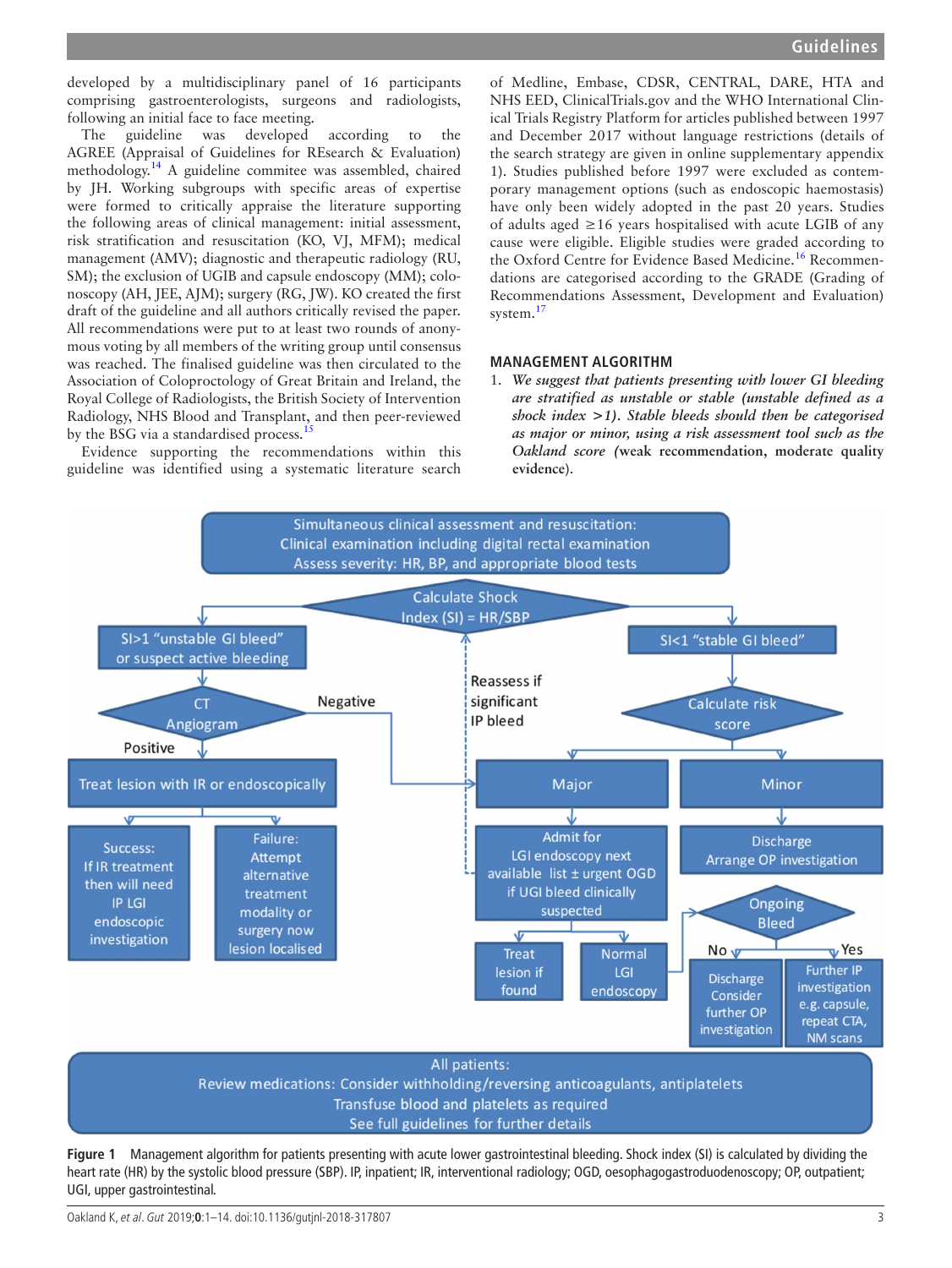The recommended management of patients presenting with LGIB is described in [figure](#page-2-0) 1. All patients should have routine observations, a full history and examination, including a digital rectal examination, as well as appropriate blood tests. Shock index is calculated by dividing the heart rate by the systolic blood pressure and is a marker of active bleeding.[18](#page-11-15) Its use is well established in the trauma setting, although in patients with massive transfusion requirements.<sup>19</sup>In UGIB, a study of 215 patients with UGIB showed that the shock index can identify patients who will require hospital-based intervention.<sup>20</sup> There are few data describing the use of the shock index in LGIB, although the recent NCEPOD report that included LGIB, found that increasing shock index was associated with mortality.<sup>5</sup> A shock index of  $\geq 1$  can also be used to predict extravasation of contrast on angiography in  $LGIB<sup>21</sup>$  and therefore may be used to identify patients with active bleeding, who are likely to benefit from CTA. As the shock index reflects simply haemodynamic instability and is easy to calculate, its use is warranted even though there are few studies describing its use in LGIB. In patients who are receiving β blockade, the shock index should be interpreted with caution. A patient with a shock index  $>1$  is classified as having unstable LGIB.

The next management step would be to perform CTA. If there is extravasation of contrast, the source of bleeding can then be treated by embolisation or endoscopic therapy. If a patient has a shock index of  $\leq 1$ , they are less likely to have active bleeding, and can be classed as a 'stable' LGIB. A stable LGIB can then be risk assessed and classified as a major or minor bleed. A major bleed would benefit from hospital admission, whereas a minor bleed may be suitable for immediate discharge and outpatient investigation.

#### **Risk assessment**

The Oakland score is a risk assessment tool that was derived from a national audit of LGIB<sup>6</sup> and can be used to classify stable bleeds as major or minor. It is the first score that has been specif-ically designed for LGIB and externally validated.<sup>[22](#page-11-19)</sup> It comprises seven variables that are routinely measured during initial clinical assessment: age, gender, previous hospital admission with LGIB, digital rectal examination findings, heart rate, systolic blood pressure and haemoglobin (Hb, [table](#page-3-0) 1). The score is calculated by summing the individual components. A patient scoring  $\leq 8$ points at presentation has a 95% chance of safe discharge from the emergency department and is therefore classified as a minor bleed. If there are no other indications for hospital admission, a patient scoring ≤8 points can be discharged from the emergency department with outpatient follow-up. Safe discharge is characterised as the absence of all of the following: rebleeding, RBC transfusion, therapeutic intervention to control bleeding (defined as need for endoscopic, radiological or surgical haemostasis), in-hospital death (all cause) and readmission with further LGIB within 28 days.<sup>[22](#page-11-19)</sup> A patient scoring  $>8$  points is classified as a major bleed, and is likely to benefit from hospital admission. Although the Oakland score is both internally and externally validated, it has not been tested in populations beyond the UK. Additionally, owing to the liberal use of RBC transfusion in the population used to derive the score,<sup>[6](#page-11-4)</sup> it is likely to under-report the number of patients who can be safely discharged. $^{22}$ 

In comparison with previously described risk scores for LGIB, the Oakland score has superior ability to identify patients who are at low risk of adverse outcomes. It can also predict rebleeding and the need for RBC transfusion but is inferior at predicting mortality.[22](#page-11-19) The Glasgow-Blatchford score, which was designed

<span id="page-3-0"></span>

|                         | Table 1 Variables comprising the Oakland score |                       |
|-------------------------|------------------------------------------------|-----------------------|
| Predictor               |                                                | Score component value |
| Age                     |                                                |                       |
| <40                     |                                                | 0                     |
| $40 - 69$               |                                                | $\mathbf{1}$          |
| $\geq 70$               |                                                | 2                     |
| Gender                  |                                                |                       |
| Female                  |                                                | $\mathbf 0$           |
| Male                    |                                                | $\mathbf{1}$          |
| Previous LGIB admission |                                                |                       |
| <b>No</b>               |                                                | $\mathbf{0}$          |
| Yes                     |                                                | 1                     |
| <b>DRE</b> findings     |                                                |                       |
| No blood                |                                                | 0                     |
| <b>Blood</b>            |                                                | $\mathbf{1}$          |
| Heart rate              |                                                |                       |
| <70                     |                                                | $\mathbf{0}$          |
| $70 - 89$               |                                                | 1                     |
| $90 - 109$              |                                                | $\overline{2}$        |
| $\geq 110$              |                                                | 3                     |
| Systolic blood pressure |                                                |                       |
| <90                     |                                                | 5                     |
| $90 - 119$              |                                                | $\overline{4}$        |
| 120-129                 |                                                | 3                     |
| 130-159                 |                                                | $\overline{2}$        |
| $\geq 160$              |                                                | 0                     |
| Haemoglobin (g/L)       |                                                |                       |
| $<$ 70                  |                                                | 22                    |
| $70 - 89$               |                                                | 17                    |
| $90 - 109$              |                                                | 13                    |
| 110-129                 |                                                | 8                     |
| 130-159                 |                                                | 4                     |
| $\geq 160$              |                                                | $\mathbf{0}$          |

Patients scoring ≤8, with no other indications for hospital admission are suitable for immediate discharge from Accident and Emergency and outpatient investigation. DRE, digital rectal examination; LGIB, lower gastrointestinal bleeding.

for risk stratification in UGIB, $^{23}$  has also been studied in patients with LGIB, and can identify patients at risk of adverse outcomes (rebleeding, need for RBC transfusion, in-hospital death). $^{22}$  $^{22}$  $^{22}$ It may be clinically useful when assessing the risk of adverse outcomes in patients who it is not safe to discharge.

#### **Diagnosis**

Options for diagnosing the source of bleeding include CTA, catheter mesenteric angiography and lower GI endoscopy, including colonoscopy, flexible sigmoidoscopy and proctoscopy. Radiological or endoscopic studies of the small bowel may also be used if a source of bleeding is not found in the colorectum and has been excluded from the UGI tract.

## **Diagnosis: colonoscopy, flexible sigmoidoscopy and proctoscopy**

2. *We recommend that patients presenting with a minor self-terminating bleed (such as those with an Oakland score ≤8 points), with no other indications for hospital admission can be discharged for urgent outpatient investigation (***strong recommendation, moderate quality evidence**).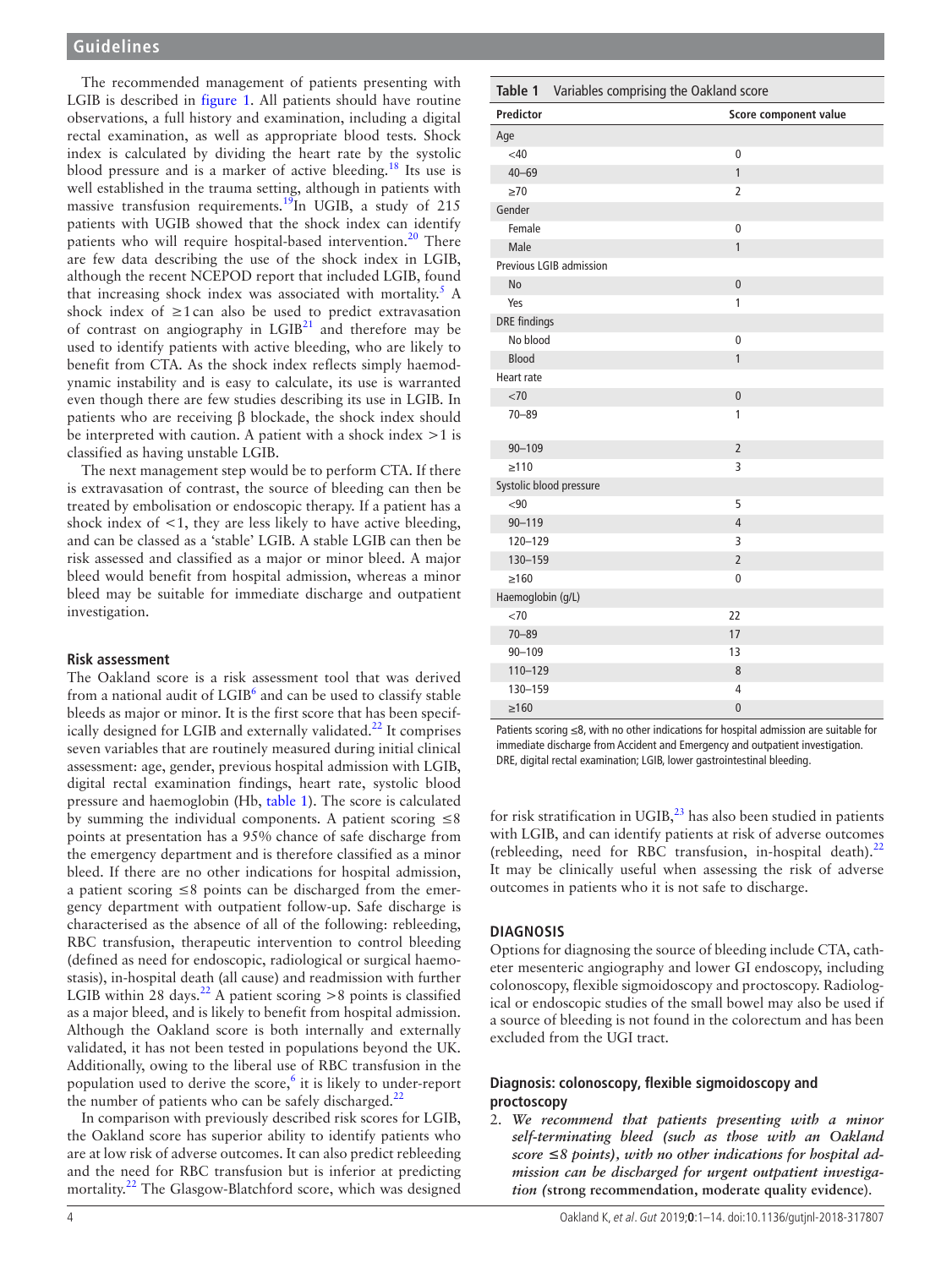**Guidelines**

Patients with minor bleeding who are suitable for outpatient investigation should have outpatient colonoscopy. The timing of this depends on clinical urgency and patient choice. However, as 6% of patients presenting with LGIB have an underlying bowel cancer, $24$  endoscopy within 2 weeks is indicated in higher risk cases. This recommendation is in keeping with NICE guidance that patients aged over 50 with unexplained rectal bleeding should undergo colonoscopy within  $2$  weeks.<sup>[25](#page-11-22)</sup> The operational processes required to facilitate this require consideration when implementing this as a local policy.

In the national audit, benign anorectal conditions accounted for 1[6](#page-11-4).7% of diagnoses.<sup>6</sup> Assessment of the anal canal and rectum should therefore be undertaken in all patients presenting with LGIB, using rigid sigmoidoscopy, proctoscopy or flexible endoscopic examination. There are no robust studies directly comparing these modalities; however, the examination must permit the identification of vascular abnormalities, and Dieulafoy ulcers. If performing flexible sigmoidoscopy, useful information about haemorrhoidal disease and low rectal pathology can be obtained using retroflexion (J-manoeuvre).

#### 3. *We recommend that patients with a major bleed should be admitted to hospital for colonoscopy on the next available list***(strong recommendation, moderate quality evidence).**

Colonoscopy has been recommended as the preferred initial investigation in patients classified as a having major or minor bleed, $^{26\ 27}$  as it has the potential for diagnosis, application of different therapeutic modalities and the ability to mark areas of pathology for potential surgical resection via tattoo injection. Colonoscopy appears to be safe, with no evidence of increased complications compared with other interventions.<sup>28-30</sup> Studies report diagnostic yields for colonoscopy of 42-90%.<sup>29-33</sup> Much of this variation is due to a lack of accepted standardisation in reporting findings and the use of presumed sources of bleeding, such as haemorrhoids and diverticulosis. A much smaller proportion of patients have *active* bleeding seen at colonoscopy, with resulting therapeutic yields being significantly lower.

There is a lack of evidence comparing colonoscopy with other modalities, including only one randomised controlled trial (RCT).[24](#page-11-21) Green *et al* randomised 100 patients to either urgent colonoscopy (within 8hours) or standard care (red cell scanning, catheter angiography or elective colonoscopy) with 50 in each group. While they reported higher diagnostic yields in those randomised to urgent colonoscopy, there were no differences between the two groups in therapeutic yield, length of hospital stay, transfusion requirements, mortality, rebleeding, intensive care admission or requirement for surgery.<sup>29</sup> This study has major limitations, including a small sample size and a control group that included a mix of elective colonoscopy, red cell scanning or angiography. A retrospective study by Nagata *et al* evaluated 223 patients hospitalised for LGIB who underwent colonoscopy within 24hours, 126 of whom had CTA within 3hours of arrival before proceeding to colonoscopy.<sup>34</sup> There was no difference in overall diagnostic yield between the groups. However, patients in the CTA/colonoscopy group had a significantly higher diagnostic rate for lesions with active bleeding, adherent clot and visible vessels, and subsequently received more haemostasis, although transfusion requirements and rebleeding rates were not affected.<sup>34</sup> The recent UK audit of LGIB reported overall diagnostic yields of 71.7% for colonoscopy and 77.0% for flexible sigmoidoscopy, although these figures almost certainly represent presumed diagnoses, such as the presence of diverticular disease, as opposed to true stigmata of recent haemorrhage.<sup>[6](#page-11-4)</sup>

As there is no clear evidence for the benefit of colonoscopy over CTA as the initial diagnostic procedure, CTA should be

the preferred initial evaluation in patients who are unstable, owing to its speed of access and assessment of the entire GI tract.

# **Timing of colonoscopy**

The optimum time to perform colonoscopy for acute LGIB remains uncertain. Only one RCT has directly compared urgent (<12hours) and elective (36–60hours) colonoscopy in this group of patients.<sup>[30](#page-11-27)</sup> This trial showed no advantage with urgent colonoscopy for diagnostic or therapeutic yield, length of hospital stay, mortality, transfusion requirements or cost.[30](#page-11-27) Evidence on timing of colonoscopy from observational studies is conflicting and nearly all studies are retrospective. One prospective study, published in abstract form, reported increased diagnostic and therapeutic yields and decreased length of stay with urgent (<24 hours) colonoscopy, although there was no mortality benefit.<sup>35</sup> Four further retrospective studies have also suggested increased therapeutic yield, decreased length of stay and reduced transfusion requirements with urgent (<24hours) colonoscopy; however, none have shown any benefit in reduced mortality<sup>933 36 37</sup> and one study reported increased rebleed rates in the urgent group. $33$ 

In contrast, two retrospective studies have not shown any benefit from urgent colonoscopy.[38 39](#page-11-30) The largest observational study was by Navaneethan *et al,* who retrospectively analysed 58296 patients admitted with LGIB in the USA using the inpatient care database.<sup>37</sup> Multivariate analysis showed that early (<24hours) colonoscopy reduced length of stay (2.9 vs 4.6 days), transfusion requirements and costs. However, there was no difference in the proportion undergoing endoscopic therapy and no difference in mortality.<sup>37</sup> Interestingly, subgroup analysis, limited to patients with a diagnosis of diverticular bleeding, showed no difference in length of stay, mortality or costs with early colonoscopy.<sup>[37](#page-11-31)</sup> A recent meta-analysis did not demonstrate any significant difference between early and delayed colonoscopy for the important clinical outcomes of rebleeding or RBC transfusion, but colonoscopy performed within 24hours was found to significantly increase diagnostic and therapeutic yield and reduce the length of stay.<sup>[24](#page-11-21)</sup> Performing colonoscopy within 24hours requires significant resources to allow safe, high-quality colonoscopy. Additionally, in many of the studies of timing of colonoscopy, many patients undergoing urgent colonoscopy were unable to tolerate oral bowel preparation, necessitating administration via a nasogastric tube.<sup>29 31</sup> As there is no clear evidence of benefit with urgent colonoscopy (<24hours) in patients presenting with acute LGIB, those who require inpatient investigation who do not have active bleeding should have an inpatient colonoscopy on the next available list.

If inpatient colonoscopy is to be performed, then patients should receive bowel preparation to enable adequate mucosal visualisation. There is limited evidence comparing bowel preparation regimens. A retrospective review comparing polyethylene glycol solution with glycerine or water enemas in patients undergoing colonoscopy for LGIB found higher diagnostic yields and reduced need for repeat colonoscopy in the polyeth-ylene glycol group.<sup>[40](#page-11-32)</sup> A retrospective review of complications in patients receiving bowel preparation in LGIB reported that the most common complications were hypotension and vomiting, although no patient experienced aspiration pneumonia and volume overload.<sup>[28](#page-11-24)</sup>

## **Diagnosis: radiology**

4. *We recommend that if a patient is haemodynamically unstable or has a shock index (heart rate/systolic BP) of >1 after*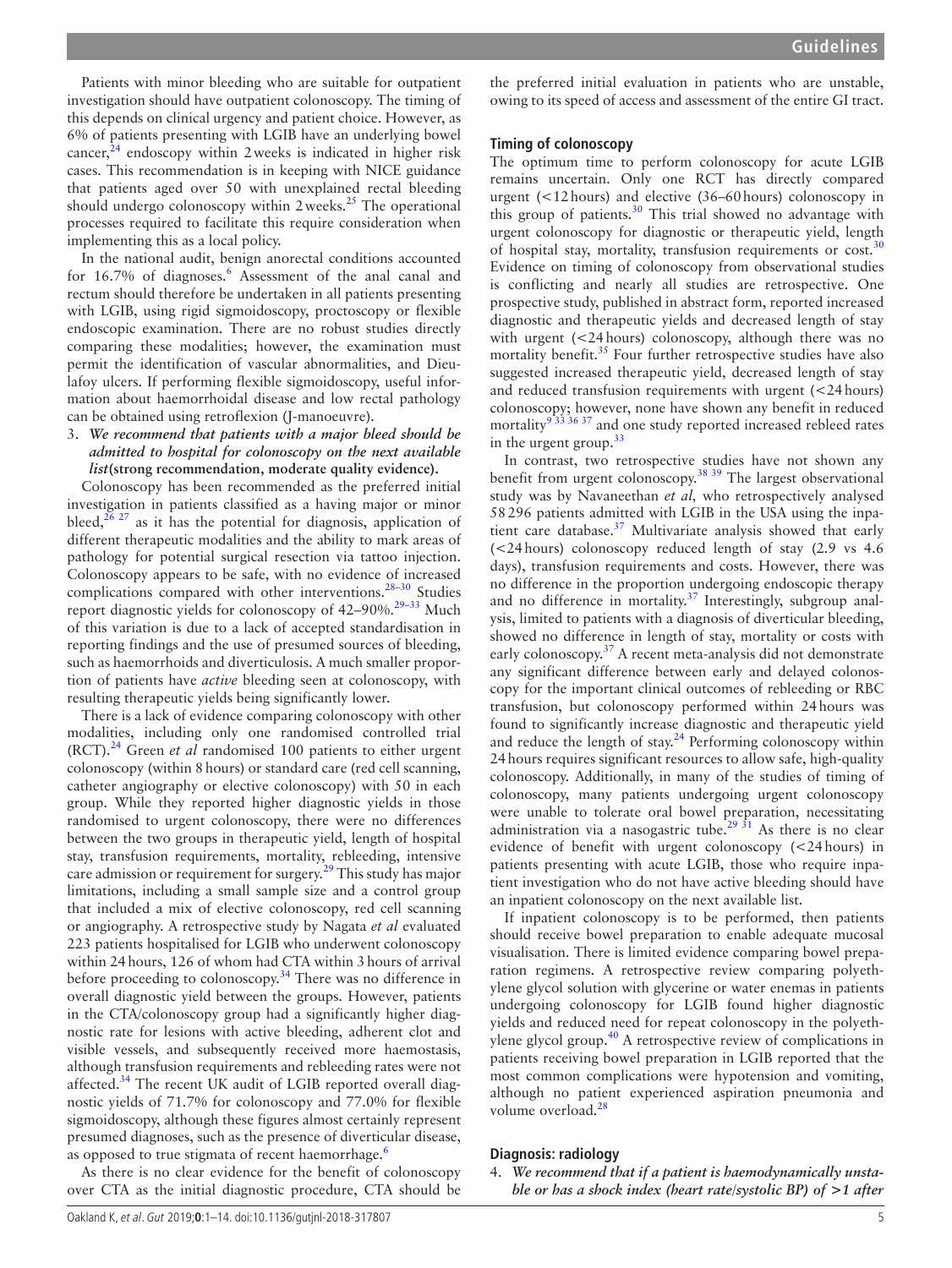## *initial resuscitation and/or active bleeding is suspected, CT angiography provides the fastest and least invasive means to localise the site of blood loss before planning endoscopic or radiological therapy (strong recommendation, low quality evidence).*

CTA has a reported sensitivity of 79–95%and a specificity of 95–100%[41 42](#page-11-33) in retrospective clinical studies of LGIB. In the national audit the diagnostic yield of CTA was 49.7%, although only 149 patients underwent this investigation.<sup>[6](#page-11-4)</sup> Experimental studies have shown high sensitivity and specificity for the detec-tion of bleeding if the velocity of bleeding is 0.3–1.0 mL/min.<sup>[43 44](#page-12-0)</sup> In keeping with this, retrospective studies have suggested a higher diagnostic yield in haemodynamically unstable patients.<sup>45 46</sup> CTA should be the first-line investigation in patients with an active LGIB (shock index of  $\geq$ 1), and should be performed in preference to a 'general contrast CT' (performed in the delayed/ portal-venous phase). By definition, all hospitals with access to abdominal CT should be able to perform CTA. CTA is preferred over colonoscopy in unstable patients as it can localise a bleeding source in the UGI tract or small bowel, is widely available, can be rapidly accessed and has no requirement for bowel preparation. As bright or dark red blood per rectum or blood mixed in with stool and haemodynamic instability may be a presentation of UGIB, senior clinical discussion should consider the appropriateness of upper GI endoscopy before proceeding directly to CTA in unstable patients. Bright red rectal bleeding may be indicative of an anorectal source of haemorrhage. Patients with this presentation should undergo direct anorectal inspection. If anoscopy and CTA do not identify the site of bleeding, a full colonoscopy should be performed to allow endoscopic visualisation of the entire lower GI tract.

Where a portal-venous phase scan alone has been performed, it may be beneficial to carry out additional imaging in the arterial phase if the patient continues to bleed. CTA may also be beneficial for preoperative planning before embolisation, surgery or interventional endoscopy. It may be of benefit for patients who have undergone intervention where the bleeding source was not localised or controlled. In patients with renal impairment or contrast allergy, the established guidelines from the Royal College of Radiologists $47$  should be followed.

# **Diagnosis: excluding an UGI source**

5. *As LGIB associated with haemodynamic instability may be indicative of an UGIB source, we recommend that an upper endoscopy should be performed immediately if no source is identified by initial CTA. If the patient stabilises after initial resuscitation, gastroscopy may be the first investigation (***strong recommendation, low quality evidence**).

As many as 11–15% of patients suspected initially to have LGIB are ultimately found to have an UGI source.<sup>[29 30 48](#page-11-25)</sup> Findings that are suggestive of an upper GI source of bleeding are brisk rectal bleeding and haemodynamic compromise, a past medical history of peptic ulcer disease, portal hypertension, elevated blood urea/creatinine ratio and patients with risk factors for UGIB, such as the use of antiplatelet drugs.<sup>[29 30 48 49](#page-11-25)</sup> In patients with high suspicion of UGIB, gastroscopy should be performed after adequate resuscitation if the patient has stabilised. If unstable, we suggest CTA as the first investigation as discussed. The placement of a nasogastric tube in suspected UGIB is not routinely recommended: it does not reliably aid diagnosis, does not affect outcomes and is complicated in up to one-third of patients.<sup>[50 51](#page-12-3)</sup>

6. *Where indicated, catheter angiography with a view to embolisation should be performed as soon as possible after a positive CTA to maximise chances of success. In centres with a 24/7 interventional radiology service, this should be available within 60min for haemodynamically unstable patients (strong recommendation, low quality evidence).*

Data on the urgency of angiography following a positive CTA or red cell scan are limited to small retrospective studies.<sup>52 53</sup> A single-centre retrospective review of 48 cases with a positive CTA scan found that angiograms that were obtained within 90min of a positive CTA scan were eight times more likely to identify active bleeding. Any benefit of shorter times to angiography could not be examined as only 17% (8/48) were performed in under 90 min.<sup>53</sup> Similarly a case series of 120 patients with LGIB undergoing red cell scanning found that delays in performing angiography were associated with a reduced chance of demonstrating extravasation of contrast on the angiogram.<sup>52</sup> Embolisation is used to control bleeding in a number of other clinical scenarios, including major trauma, UGIB and post partum haemorrhage. There is existing guidance on the expected response times of interventional radiology (IR) teams—for instance, in major trauma. The 2015 Royal College of Radiologists Standards of Practice recommends that IR teams should be in place within 60 min of the patient's admission or 30 min of referral.<sup>[54](#page-12-6)</sup> The 2016 National Institute for Health and Care Excellence major trauma guideline recognised that while major trauma centre specification required IR access within 60min, some patients would benefit from shorter times to treatment.<sup>[55](#page-12-7)</sup> The availability of interventional radiology varies between hospitals.[4](#page-11-2) If formal angiography is to be performed, this should be as soon as possible after a positive CTA to maximise the chance of visualising the bleeding point, thereby allowing treatment. When an on-site embolisation service is provided, it should be available within 60min for haemodynamically unstable patients.

## **Diagnosis: subsequent investigation if no cause of bleeding is found on CTA, lower GI endoscopy or gastroscopy**

A range of additional investigations may be undertaken if imaging, upper and lower GI endoscopy are inconclusive; however, their availability varies between hospitals. Nuclear medicine may offer diagnosis where other investigations, such as CTA, angiography or colonoscopy, are negative, particularly when bleed rates are intermittent or slow.<sup>[56](#page-12-8)</sup> It offers good but variably reported sensitivity of  $60-93\%$ .<sup>57-59</sup> A single retrospective review of CTA versus red cell scintigraphy showed equal sensitivity but improved anatomical localisation with CTA.<sup>[56](#page-12-8)</sup> There is no evidence to suggest that repeat CTA may be of benefit, unless bleeding becomes more brisk. Mesenteric angiography is unlikely to be of benefit in the immediate setting, particularly in the haemodynamically stable patient. One retrospective study found that no mesenteric angiograms done within 24 hours of negative CTA were positive.<sup>[41](#page-11-33)</sup>

Video capsule endoscopy (VCE) is a non-invasive investigation that permits examination of the entire length of the small bowel in 79–90% of patients.<sup>60</sup> This modality is increasingly used in patients presenting with overt-obscure GI bleeding who have had negative adequate upper and lower GI endoscopy. Three RCTs support the use of VCE in patients with overt-obscure GI bleeding (documented blood loss, no cause found) and no source identified on upper and lower GI endoscopy, reporting a higher diagnostic yield than that of small bowel radiography, catheter angiography and push enteroscopy. $61-63$  In several retrospective and prospective case series the diagnostic yield of VCE has been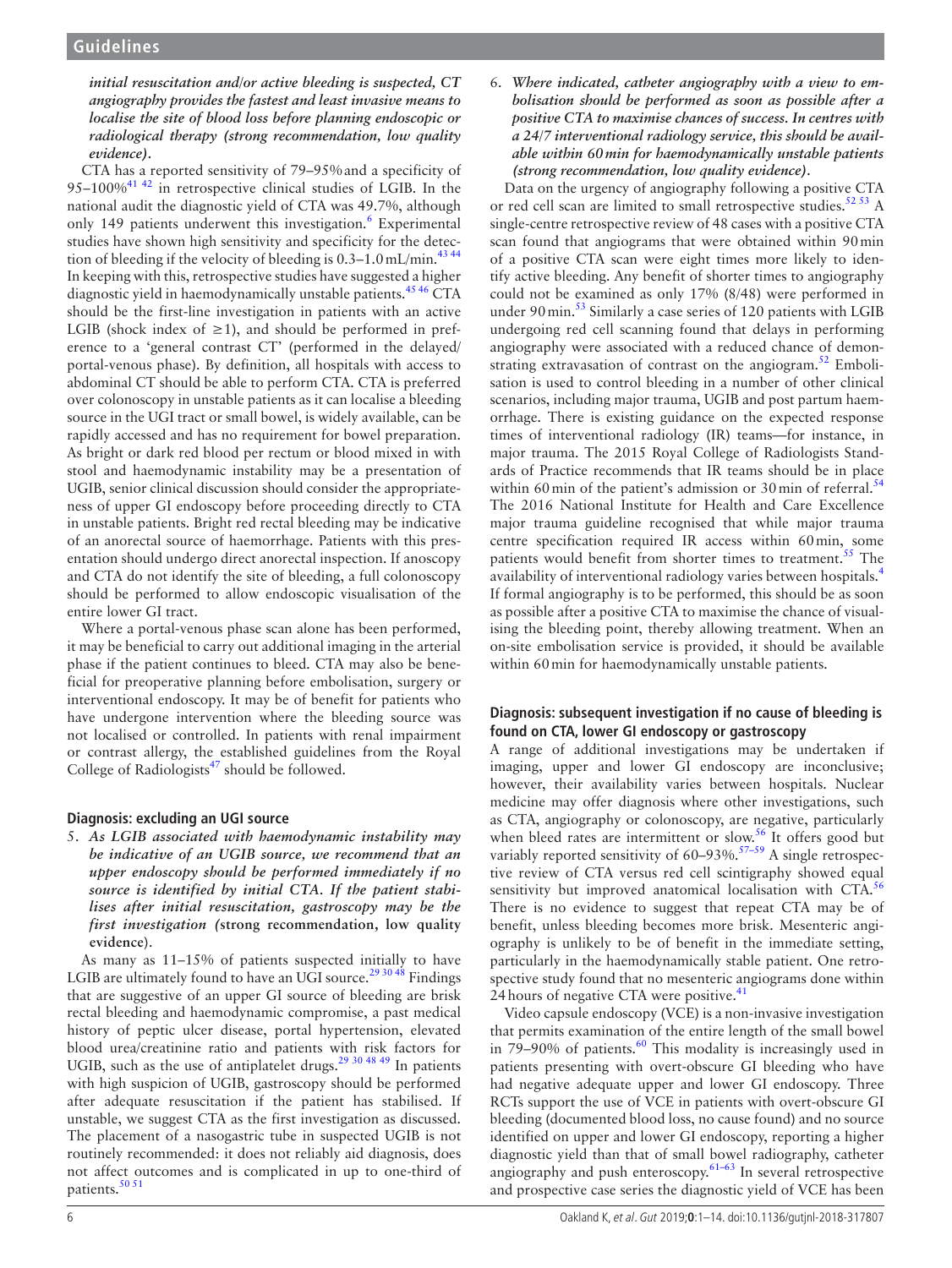reported as 50–72% in patients with obscure overt GI bleeding, with positive findings in more than half of the cases that were negative at CTA or angiography.[64–68](#page-12-12) The diagnostic yield of VCE in patients with overt bleeding appears to be highest when capsule endoscopy is performed as close as possible to the bleeding episode. If it is performed within 48hours of presentation with bleeding, the diagnostic yield may be as high as 87–91.9%,<sup>69 70</sup> but may drop to  $\lt 50\%$  if performed beyond 3 days of presentation.<sup>71</sup> In patients who have documented overt GI bleeding with negative high-quality upper and lower endoscopy, VCE should be the next diagnostic modality. $72$ 

Limitations of VCE include lack of therapeutic capabilities, inability to control its movement through the GI tract and difficulty in localising the lesion. A primary complication of VCE is capsule retention, occurring in 2% of patients undergoing evaluation for small bowel bleeding[.73](#page-12-16)

#### **Therapy**

Options for arrest of bleeding include endoscopic therapy, transcatheter mesenteric embolisation and surgery. However, most cases of LGIB will stop spontaneously.<sup>[6](#page-11-4)</sup> The primary modality for post-polypectomy bleeding is endoscopic therapy.

#### **Therapy: endoscopy**

If urgent colonoscopic therapy is indicated without a known bleeding point, patients can have the colon prepared with a rapid purge using polyethylene glycol electrolyte-based solutions of 4–6 litres over 3–4hours, which may be delivered by nasogastric tube.[29](#page-11-25) However, blood is a potent laxative and if the bleeding point is known to be in the distal colorectum, for example, post-polypectomy bleed or source identified in CTA, an enema and copious washing may suffice (although the use of an enema alone is described by a small, retrospective, proof of concept study).<sup>[40](#page-11-32)</sup> CO<sub>2</sub> with gas exchange should be used to reduce gas explosion risk in poorly prepared colons, and diathermy or argon plasma coagulation use should be carefully considered.

Endoscopic options for diverticular bleeding at colonoscopy include injection therapy—for example, epinephrine, endoscopic clipping (through- and over-the-scope), thermal therapies such as bipolar coagulation or argon plasma coagulation, and endoscopic band ligation, endoloops or haemostatic powders. All are reported as effective in case reports and case series.<sup>24 74-77</sup> No head-to-head RCTs of endoscopic therapies have been reported. A single retrospective cohort study of 66 patients from Japan compared endoscopic band ligation with endoscopic clipping.<sup>[77](#page-12-17)</sup> Although, immediate haemostasis was achieved in 100% of cases with each technique, early rebleeding within 30 days occurred in 6% of patients with endoscopic band ligation versus 33% of patients with clipping.[76](#page-12-18) However, endoscopic band ligation requires removal of the scope, after marking the diverticulum with a clip, and then attachment of a banding device before re-intubation and therapy. Through-the-scope clip therapy can be delivered immediately.

As direct head-to-head comparisons between therapeutic modalities are not available for Western populations,  $24$  considerations from upper GI experience may potentially guide treatment. Diverticular bleeding occurs above the rectum, and is therefore in the relatively thin-walled colon. Should perforation occur, free perforation is likely. Strategies that minimise the risk of perforation—that is, non-thermal therapies such as clipping, banding or haemostatic sprays +/- adrenaline injection, may be preferred to avoid late diathermy-induced perforation. It seems

likely from upper GI experience that if epinephrine is used for haemostasis then a second modality should be applied. $3178$  As through-the-scope clips can apply therapy without the need to remove the scope, are widely available and familiar, and offer very high rates of immediate haemostasis, they are recommended either alone or after epinephrine injection. The use of haemostatic powders—for example, Hemospray (Cook Medical, Winston-Salem, North Carolina, USA), are under investigation in LGIB, $^{24}$  including for bleeding tumours, where they appear effective.<sup>[79](#page-12-19)</sup> Other methods can be difficult to apply, however, and such sprays are not licensed for use in the lower GI tract in the UK, but are licensed in other countries for this indication.

## **Post-polypectomy bleeding**

Post-polypectomy bleeding is a discrete source of LGIB. As the source of bleeding is likely to be already known, colonoscopy as opposed to CTA should be the first line of investigation and treatment in patients who are unstable. There is no evidence to support one therapeutic modality over another in the colon for post-polypectomy bleeding; however, extrapolating from the literature on peptic ulcer bleeding in the stomach it is likely that the use of two modalities, epinephrine and one other, is sensible. Heater probe and bipolar diathermy should be used with caution and, if necessary, with reduced energy (see next section, 'Tips for endoscopic therapy in lower GI tract'). Therefore, as for diverticular bleeding, through-the-scope clips are recommended as they are widely available and familiar, either alone or after epinephrine injection. Occasionally an ulcer base related to the polypectomy, may make clips less effective and harder to apply so thermal therapy remains an option. Thermal therapy is also likely to be safer in the thicker-walled rectum below the peritoneal reflection.

## **Tips for endoscopic therapy in lower GI tract**

There is often uncertainty among endoscopists as to exact details for volumes of injection, choice of mechanical or thermal therapy and diathermy settings when performing treatment in the LGI tract or small bowel as compared with the UGI tract, with which practitioners generally have more experience. There are few data from RCTs and the availability of haemostatic equipment may vary between units; however, below is some guidance based on the expert opinion of the guideline group and the associated literature review.

- ► Epinephrine can be injected into the submucosa—for example, quadrantic injection of 1mL aliquots of 1:10000 epinephrine around the target to achieve initial haemostasis. $3180$
- Caution should be taken when using epinephrine in the rectum to avoid injection into haemorrhoidal vessels which may drain directly into the systemic circulation.
- Through-the-scope clips should be considered first-line treatment for diverticular bleeding as they are widely avail-able, rapid to deploy, low risk and clinically effective.<sup>[78](#page-12-20)</sup>
- For bipolar coagulation use lower power, less pressure and shorter pulses than in the UGI tract—for example, Gold Probe (Boston Scientific) with ERBE VIO 10–15 W, 2s pulses until vessel flattening.<sup>26 31</sup>
- Argon plasma coagulation should be used at lower gas flow rates and power—for example, ERBE VIO, 0.8 L, 30 W.<sup>81 82</sup>

Practitioners should become familiar with the equipment in their units, and the lead of each unit should ensure that there is relevant LGI-specific local guidance available.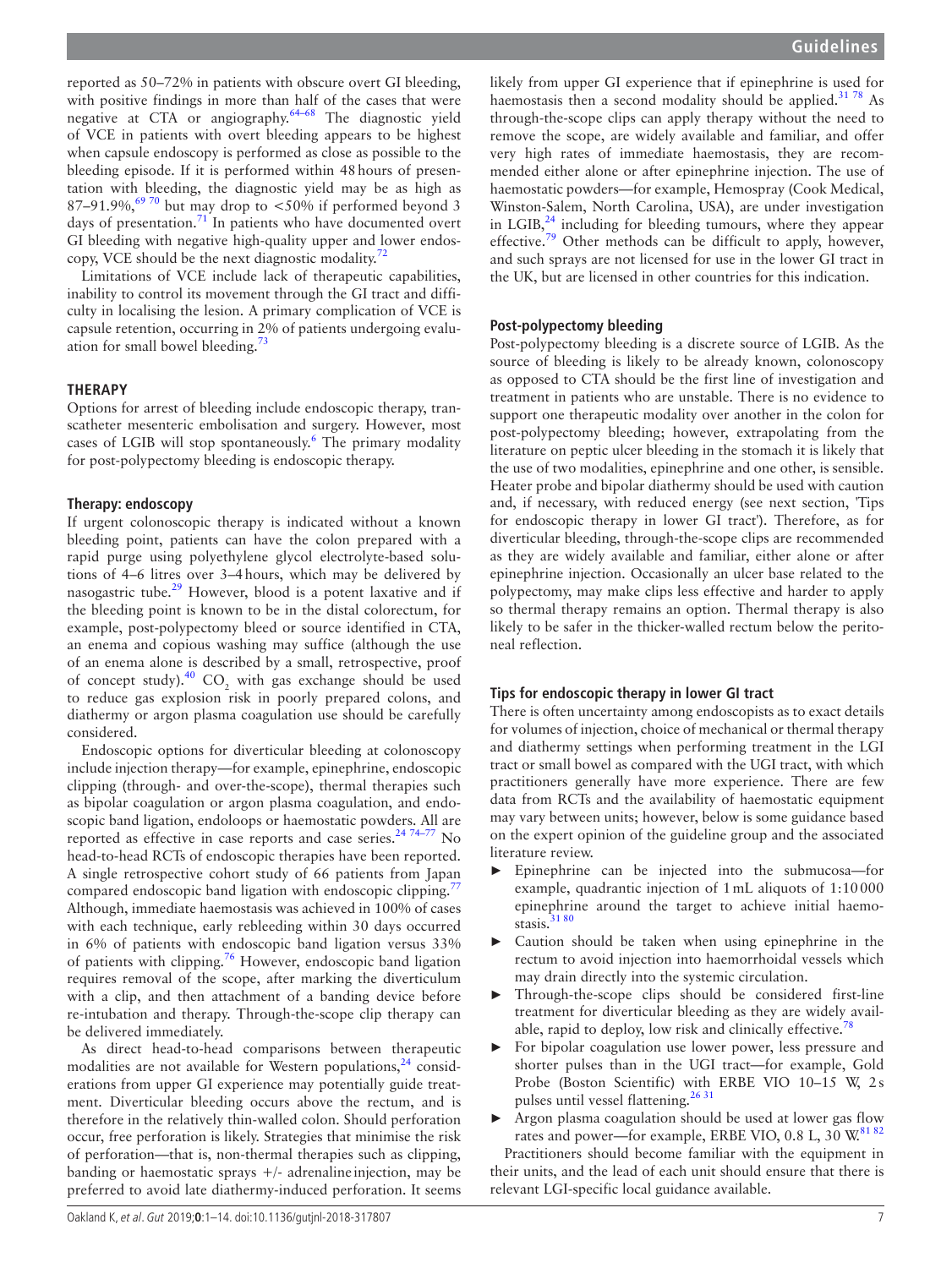## **Therapy: embolisation**

If extravasation is demonstrated on angiography, embolisation can be undertaken, although there are no direct head-to-head trials or retrospective studies of embolisation versus endoscopic therapy. Choice of treatment is therefore determined by individual patient factors, local expertise and resource availability.

Embolisation can be performed using coils, liquid agents or particles. The principal agents used are platinum coils, N-butyl cyanoacrylate and polyvinyl alcohol particles. The reported technical success rates of embolisation are high, reported at 93–100%, regardless of which embolic agent is used. $83-85$  Bowel ischaemia is the most commonly reported major complication with an incidence of  $7-24\%$ .<sup>[86–88](#page-12-23)</sup> The risk of rebleeding in the short term after embolisation varies from 10% to  $50\%$ .<sup>85 89-91</sup> There is a paucity of data on long-term rebleeding rates, but this was reported to be  $25\%$  at 2 years in one retrospective study.<sup>[92](#page-12-25)</sup>

Embolisation may be of benefit where a bleeding site is not seen on CTA, particularly in the setting of malignancy, but must be carefully balanced against a possible increased risk of complications. Evidence from a single retrospective study showed empirical embolisation for tumour bleeding had a clinical success rate of 68%, increasing to 98% in the context of acute bleeding.<sup>[93](#page-12-26)</sup> However, a further study including unspecified empiric embolisation showed only a 23% rebleeding risk but a 30-day mortality of 31% versus a mortality of 9% for embolisation where there was active extravasation.<sup>9</sup>

#### **Therapy: surgery**

7. *We recommend that no patient should proceed to emergency laparotomy unless every effort has been made to localise bleeding by radiological and/or endoscopic modalities, except under exceptional circumstances (strong recommendation, low quality evidence).*

Laparotomy for acute LGIB is undertaken when endoscopic or radiological interventional measures have failed, $^6$  $^6$  although there are some uncommon instances, such as an aortoenteric fistula, when proceeding directly to surgery may be justified. Proceeding to laparotomy without localisation of the source of the bleeding can be particularly challenging, and given the well-established risk profile of emergency surgery, should be avoided. Emergency subtotal colectomy is an effective and definitive method of treating unlocalised massive LGIB, but its associated morbidity and mortality limits its usefulness.<sup>94</sup> Even if radiological or endoscopic investigations have been undertaken preoperatively, it is advisable to perform on-table endoscopy after induction of anaesthesia, before proceeding directly to surgery.

In UGIB, the restructuring of surgical services with emergency subspecialisation was associated with reduced mortality for perforated peptic ulceration. Subspecialist experience, intraoperative decision-making, and superior postoperative care have all contributed to this improvement. Surgery should therefore ideally be performed by colorectal surgeons who are able to perform on-table colonoscopy, or in collaboration with medical endoscopists.

Surgery may also be indicated in the management of complications of endoscopic or radiological interventions. A retrospective review of 54 embolised patients reported that surgery was needed for rebleeding or ischaemic complications in 11 cases  $(20\%)$ .<sup>[11](#page-11-35)</sup>

#### **Blood transfusion**

8. *We recommend that in patients who are clinically stable but may need RBC transfusion, restrictive RBC thresholds (Hb*  *trigger 70g/L and a Hb concentration target of 70–90g/L after transfusion) should be used, unless the patient has a history of cardiovascular disease, in which case a trigger of 80g/L and a target of 100g/L should be used (***strong recommendation, low quality evidence**).

In the 2015 UK audit, 26.7% patients admitted with LGIB received RBC transfusion at some point during admission, $6$ although the national audit demonstrated that over 80% of these may be inappropriate or unecessary.<sup>[4](#page-11-2)</sup> NICE recommends using restrictive RBC thresholds (70g/L and a haemoglobin concentration target of 70–90g/L after transfusion) for patients who need transfusions and who do not have "major haemorrhage", as defined by  $NICE^{95}$ , or acute coronary syndrome, and that single unit transfusions should be used.<sup>[95](#page-12-29)</sup> Evidence for the use of restrictive thresholds in LGIB is limited and there are no randomised data.

In UGIB two recent RCTs compared restrictive and liberal RBC transfusion.<sup>[96](#page-12-30)</sup> One demonstrated increased 6-week survival and reduced rebleeding with a restrictive transfusion policy, although this effect was most notable in patients with cirrhosis and variceal bleeding.<sup>[97](#page-12-31)</sup> A cluster-randomised pilot study in a UK population of upper GI bleeds showed no improvement in clin-ical outcomes.<sup>[98](#page-12-32)</sup> However, a meta-analysis including these RCTs did demonstrate a lower risk of mortality and rebleeding with restrictive transfusion.<sup>[99](#page-13-0)</sup>

Evidence for the use of a restrictive transfusion in patients with cardiovascular disease is less conclusive. A systematic review of patients with coronary artery disease, stroke or peripheral vascular disease hospitalised with critical care needs, UGIB, or orthopaedic or vascular surgery, showed increased risk of myocardial infarction or cardiac arrest in patients allocated to a restrictive threshold.<sup>100</sup> This is relevant to LGIB given the high prevalence of cardiovascular comorbidities in patients admitted with LGIB.<sup>[6](#page-11-4)</sup> NICE recommend that for patients with acute coronary syndrome, a RBC threshold of 80g/L and a haemoglobin concentration target of 80–100g/L after transfusion should be used.[101](#page-13-2)

In contrast to RBC transfusion, platelet or fresh frozen plasma (FFP) transfusion is uncommon, and used in only 1.8% and 2.2% patients, respectively.<sup>[6](#page-11-4)</sup> Most of these components are used in major haemorrhage protocols. There are no randomised data comparing platelet or FFP thresholds in patients with LGIB. Randomised data on FFP is limited to prophylaxis of bleeding.<sup>[102](#page-13-3)</sup> One cohort study of patients undergoing cardiac surgery with excessive perioperative bleeding showed no benefit with FFP transfusion.<sup>[103](#page-13-4)</sup>

#### **Drug therapy considerations in acute LGIB**

Anticoagulant and antiplatelet use is common in patients presenting with LGIB.<sup>[6](#page-11-4)</sup> Most warfarin is pharmacologically reversed<sup>[4](#page-11-2)</sup> and if managed appropriately, these patients tend not to experience increased rates of rebleeding.<sup>6</sup> Predominantly the anticoagulant effect of direct oral anticoagulants (DOACs) is managed by simply withholding this medication. No drug can easily reverse the platelet dysfunction seen with antiplatelets, and these agents are mostly withheld in the acute setting of LGIB,<sup>6</sup> despite evidence of poorer cardiovascular outcomes in the long term.<sup>[104](#page-13-5)</sup>

9. *We recommend interrupting warfarin therapy at presentation (weak recommendation, low quality evidence). In cases of unstable gastrointestinal haemorrhage, anticoagulation should be reversed with prothrombin complex concentrate and vitamin K (strong recommendation, moderate quality*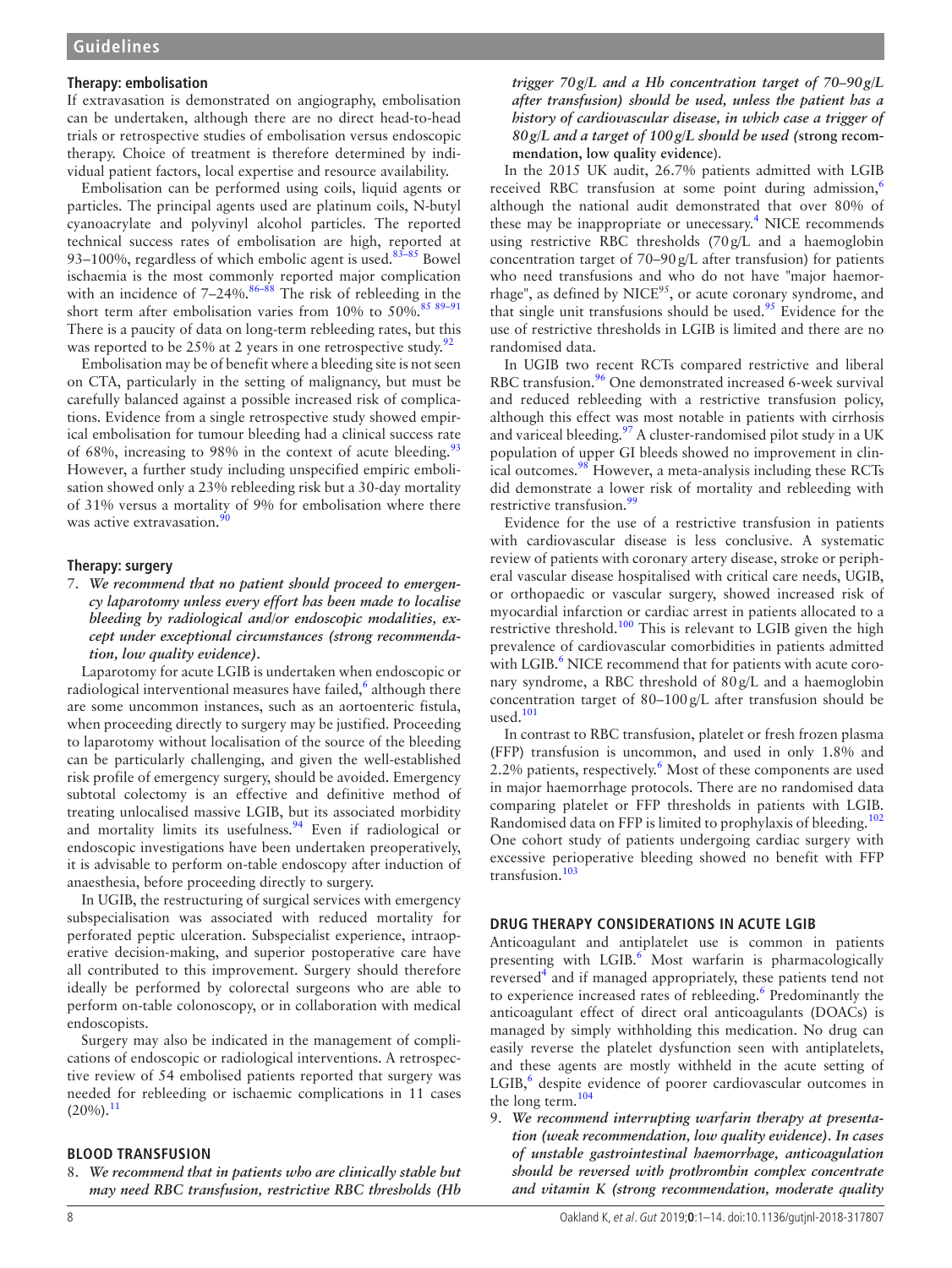## *evidence). For patients with low thrombotic risk, warfarin should be restarted at 7 days after haemorrhage (strong recommendation, low quality evidence).*

Warfarin has a long half-life and its anticoagulant effect can persists for 3–5 days after discontinuation of treatment. In the context of GI bleeding, warfarin can be interrupted at presentation. It can be simply discontinued for a low-risk haemorrhage and, in addition, reversed in severe haemorrhage, with vitamin K and prothrombin complex concentrate if required.<sup>[105](#page-13-6)</sup> Overall, there is a mortality benefit from restarting warfarin once the LGIB has stopped.[106–108](#page-13-7) A large retrospective study of patients with low thrombotic risk examined the optimum time at which to restart warfarin after GI bleeding.[106](#page-13-7) If warfarin was restarted between 7 to 15 days after haemorrhage, thromboembolic events and mortality were reduced with no increase in rebleeding rates. Starting warfarin before this resulted in a twofold increase in rebleeding and a non-significant reduction in thromboembolism. Warfarin should therefore be restarted 7 days after LGIB.

10. *In patients with high thrombotic risk (ie, prosthetic metal heart valve in mitral position, atrial fibrillation with prosthetic heart valve or mitral stenosis, <3 months after venous thromboembolism), we recommend that low molecular weight heparin therapy be considered at 48hours after haemorrhage (strong recommendation, low quality evidence).*

Bridging of warfarin or DOAC therapy with low molecular weight heparin has not been tested in the setting of acute GI bleeding, but in the elective situation, in patients with low thrombotic risk, there is an increased risk of haemorrhage without reduction in thrombosis.<sup>109-111</sup> However, in a patient receiving warfarin with high thrombotic risk—for example, with a metal mitral valve, substitution of warfarin with low molecular weight heparin once the patient is haemodynamically stable with a normal international normalised ratio might be beneficial.

In patients who are receiving unfractionated heparin, discontinuation of the drug is usually adequate due to its short halflife, but in severe life-threatening haemorrhage its effects can be reversed with protamine sulfate. The anticoagulant effect of low molecular weight heparin may persist for 24hours and protamine sulfate is less effective.

- 11. *We suggest that aspirin for primary prophylaxis of cardiovascular events should be permanently discontinued (***weak recommendation, low quality evidence**).
- 12. *We recommend that aspirin for secondary prevention is not routinely stopped. If it is stopped, it should be restarted as soon as haemostasis is achieved (***strong recommendation, moderate quality evidence**).

Treatment with antiplatelet agents presents a balance of risk between the beneficial antithrombotic effects versus an increased risk of GI bleeding. Many instances of LGIB cease spontaneously, and others respond to endoscopic, radiological or surgical treatment. A myocardial infarction resulting from discontinuation of antiplatelet therapy in a patient with coronary stents may be fatal, however, and in patients at risk of cerebrovascular disease could result in permanent disability from a stroke. Some patients have relatively low risk indications for antithrombotic therapy and it may be reasonable to discontinue treatment temporarily in the event of LGIB. A recent observational study of patients with LGIB showed that in comparison with patients receiving no antiplatelet or anticoagulant drugs, those receiving a single antiplatelet agent had a threefold increase in rebleeding, although there was no associated increase in interventions to treat bleeding or mortality.[112](#page-13-9)

Aspirin irreversibly inhibits the function of platelets for their lifespan (5–7 days). Its effect on endothelial prostaglandin synthesis is, however, much shorter, and there may be benefits in temporarily stopping aspirin if severe haemorrhage occurs. In patients receiving single antiplatelet agents most rebleeding occurs within 5 days of the index event[.112](#page-13-9) The risk: benefit analysis of discontinuing aspirin is dependent on the indication for aspirin and on the severity of haemorrhage. In UGIB, the availability of emergency endoscopy and haemostasis is well established and antiplatelet therapy can be continued in patients with high thrombotic risk.<sup>[113 114](#page-13-10)</sup> In patients receiving aspirin monotherapy for primary prevention, it may be interrupted on presentation with LGIB with little increase in the risk of thrombosis.<sup>112</sup> Permanent discontinuation should be considered.

Patients taking aspirin for secondary prevention are at greater risk of thrombosis than those taking it for primary prevention. Studies of patients receiving long-term low-dose aspirin for secondary prevention, have shown that aspirin discontinuation is associated with a threefold increased risk of cardiovascular or cerebrovascular events, 70% occurring within 7-10 days.<sup>115 116</sup> An RCT of patients undergoing surgery found that continuing aspirin for secondary prevention was associated with fewer major cardiac events without an increase in haemorrhage.<sup>117</sup> An RCT of aspirin continuation versus placebo in acute peptic ulcer bleeding found a statistically non-significant difference in the incidence of recurrent bleeding in the aspirin group versus placebo (10.3% vs 5%, 5.4 percentage point difference, 95% CI −3.6 to 13.4) but a significantly reduced all-cause mortality in the aspirin group (1.3% vs 12.9%, 11.6 percentage point differ-ence, 95% CI 3.7 to 19.5).<sup>[118](#page-13-13)</sup> This was after endoscopic therapy to achieve haemostasis, and all patients received proton pump inhibitor infusions. In LGIB, an observational study of patients receiving single antiplatelet therapy demonstrated no benefit for rebleeding or mortality in withholding the drug for <5 days in comparison with continuing it. $112$  We therefore recommend that aspirin for secondary prevention should not be routinely stopped. If it is stopped, it should be restarted as soon as haemostasis is achieved.

13. *We recommend that dual antiplatelet therapy with a P2Y12 receptor antagonist and aspirin is not routinely stopped in patients with coronary stents in situ and management should be in liaison with a cardiologist (***strong recommendation, moderate quality evidence***). In unstable haemorrhage we recommend continuing aspirin if the P2Y12 receptor antagonist is interrupted (***strong recommendation, moderate quality evidence***). P2Y12 receptor antagonist therapy should be reinstated within 5 days (***strong recommendation, moderate quality evidence**).

Dual antiplatelet therapy (DAPT) is prescribed for patients with acute coronary artery syndromes, and those with coronary artery stents and is generally recommended for 12 months following placement of drug-eluting coronary stents. Occasionally, bare metal coronary stents are sited, and DAPT is recommended for 1month, though aspirin is continued long term for both types of stents. Acute GI bleeding during DAPT is a high-risk situation, and the imperative, after adequate resuscitation, is to achieve haemostasis within the GI tract. Patients who develop LGIB while receiving DAPT have a fivefold increase in rebleeding.<sup>112</sup> In patients on DAPT with coronary stents it would be preferable to continue treatment owing to the risk of stent thrombosis, and liaison should occur with a senior cardiologist in the emergency setting. Patients with other vascular stents should also be discussed with the responsible treating physician, surgeon or interventional radiologist.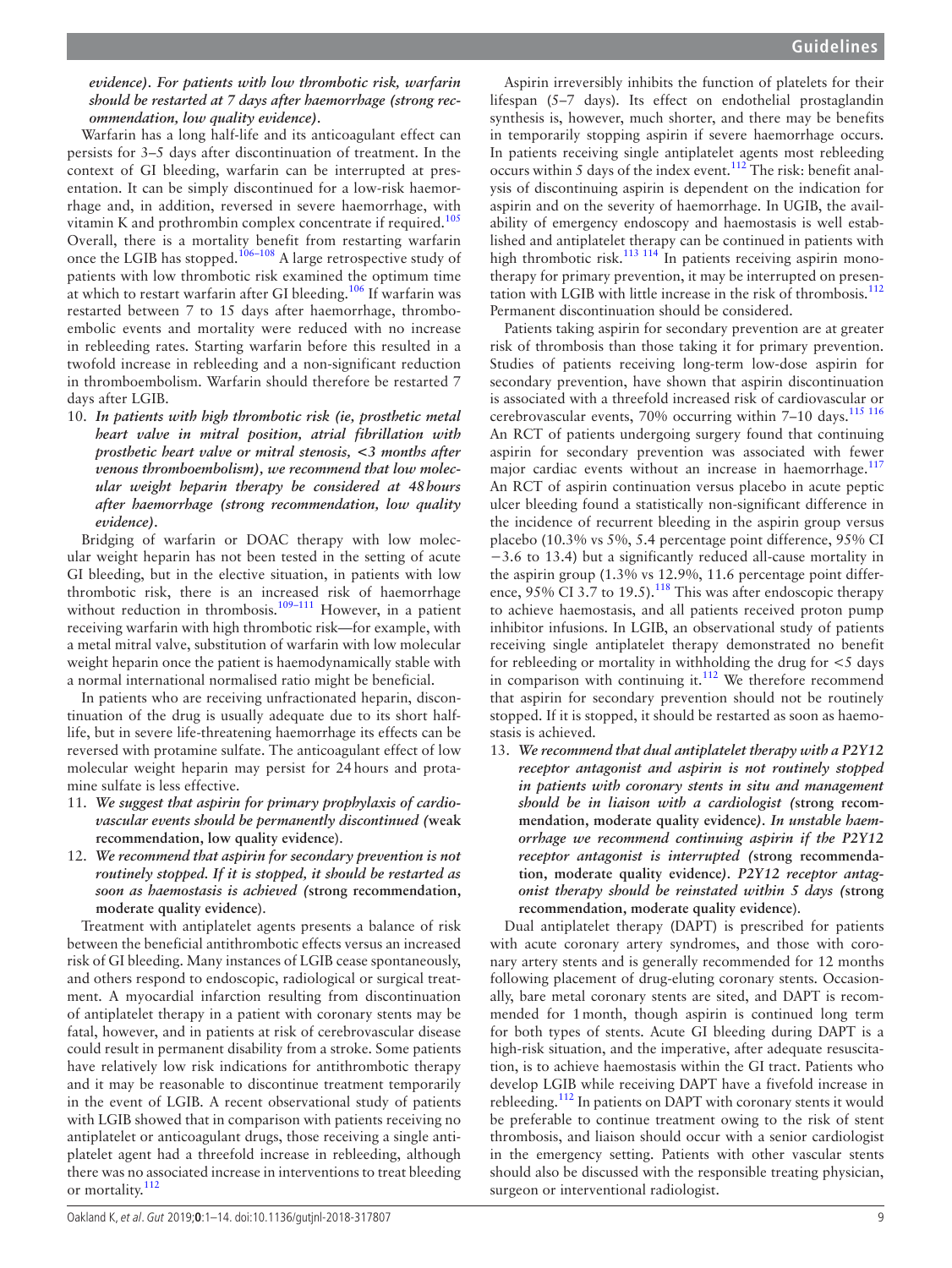In the event of severe LGIB it may be necessary to temporarily discontinue antiplatelet therapy, but this should be limited to clopidogrel (or other P2Y12 inhibitor), and aspirin continued. The P2Y12 inhibitor should be restarted within 5 days at a maximum owing to the high risk of thrombosis after this time. This timeframe is based on a large number of studies of discontinuation of antiplatelet therapy in patients with drug-eluting stents, and represents an optimal balance between haemorrhage and thrombosis,<sup>[119](#page-13-14)</sup> though it has not been tested prospectively.

If antithrombotic therapy is withheld, the timing of restarting it after LGIB is determined by the risk of rebleeding versus the risk of acute thrombosis without antithrombotic therapy. There are no randomised studies on the timing of reintroduction of antithrombotic therapy for LGIB in the immediate inpatient setting. A cohort study by Chan *et al* compared patients who continued long-term aspirin after admission with LGIB, versus those who discontinued it. The latter group had fewer rebleeding events, but significantly more cardiovascular events and deaths[.104](#page-13-5) This is in keeping with the cohort study by Oakland *et al* on a short interruption of antiplatelet therapy.<sup>[112](#page-13-9)</sup>

14. *We recommend interrupting direct oral anticoagulant therapy at presentation (***strong recommendation, low quality evidence***). We recommend considering treatment with inhibitors such as idarucizumab or andexanet for life-threatening haemorrhage on direct oral anticoagulants (***strong recommendation, moderate quality evidence***). We suggest restarting DOAC treatment at a maximum of 7 days after haemorrhage (***weak recommendation, very low quality evidence**).

DOACs have a rapid onset of action, and full anticoagulant activity is established within 3hours of the first dose. They have relatively short half-lives, but these will be prolonged in renal failure, particularly for dabigatran. In most cases of LGIB it is sufficient to withhold the drug, resuscitate the patient and wait for the anticoagulant effects to dissipate.<sup>112</sup> Severe GI bleeding with DOACs is challenging to manage and advice should be sought from a haematologist. Vitamin K, FFP or protamine sulfate are ineffective. Prothrombin complex concentrate reverses the anticoagulant effect of rivaroxaban, but not dabigatran, in healthy volunteers $120$  but this has not been tested in acute GI bleeding. Haemodialysis might be of some benefit in dabigatran patients with severe life-threatening haemorrhage. Fortunately, an antidote for dabigatran, idarucizumab, $121$ is now licensed for this situation, and adexanet is available for the anti-factor Xa inhibitors.<sup>[122](#page-13-17)</sup> Other antidotes are in development.[122 123](#page-13-17)

DOAC reintroduction will result in rapid re-anticoagulation, and this should be considered when planning the timing of this. Patients with a history of atrial fibrillation will be at relatively low risk of thrombosis after temporary DOAC discontinuation but this may be greater in a patient who has had a recent stroke. Restarting DOAC at 7days after haemorrhage would seem reasonable in most cases based on experience with warfarin. In a patient at high risk of rebleeding, anticoagulation with warfarin may be preferable to DOAC therapy owing to the more effective and rapid reversal of anticoagulation that is possible with warfarin. Patients who develop LGIB while receiving antiplatelet or anticoagulant drugs may have valid concerns about interrupting these drugs. Where there is clinical equipoise about this, the lead clinician for GI bleeding should liaise with the clinician who has initiated this treatment.

#### **Antifibrinolytic drugs**

Tranexamic acid improves mortality from trauma when given intravenously in the acute setting,  $124$  and has therefore been incorporated into the massive transfusion protocols in many hospitals. There is some evidence for its benefit in acute GI bleeding. Several trials of tranexamic acid in UGIB have been carried out,  $125$  which on pooled analysis showed a 40% risk reduction in mortality.<sup>126</sup> However, this treatment benefit for mortality was no longer apparent when the analysis was limited to trials at low risk of bias. Furthermore, the studies were considered historic and before the routine use of high-dose acid suppression and endoscopic therapy, and thus their extrapolation to modern day care is uncertain. Studies have been too small to assess the effect of tranexamic acid on thromboembolic events in the context of GI bleeding. At this time we suggest that use of tranexamic acid in acute LGIB is confined to clinical trials, pending the results of the HALT-IT trial.<sup>127</sup>

#### **Organisation of services**

- 15. *All hospitals should have a GI bleeding lead and agreed pathways for the management of acute LGIB (***good practice statement**).
- 16. *We recommend that all hospitals that routinely admit patients with LGIB should have access to 7/7 on-site colonoscopy and the facilities to provide endoscopic therapy (good practice statement*).
- 17. *We recommend that all hospitals that routinely admit patients with LGIB should have access to 24/7 interventional radiology either on site, or via a formalised referral pathway to another hospital (good practice statement).*

The 2015 NCEPOD report recommended that 'the traditional separation of care for GI bleeding in hospitals should stop'. All acute hospitals should have a lead clinician who is responsible for local integrated care pathways for both upper and lower GI bleeding and their clinical governance, including identifying named consultants, ideally gastroenterologists, who would be responsible for the emergency and ongoing care of all major GI bleeds.<sup>5</sup> Given the complexity of care required by this heterogeneous group of patients, we support this recommendation; however, it is realised that many local factors exist that will not make the same model of care suitable for all hospitals. It is strongly recommended that every hospital has a clinical lead for gastrointestinal bleeding who is responsible for the integrated implementation of care and the monitoring of key performance indicators.

In their 2015 report, NCEPOD recommended that 'patients with any acute GI bleed should only be admitted to hospitals with 24/7 access to on-site endoscopy, IR (on site or covered by a formal network), on-site abdominal surgery, on-site critical care and anaesthesia.<sup>[5](#page-11-3)</sup> The provision of these services requires the availability of appropriately trained staff and specialist equipment. The 2015 national LGIB audit examined organisational compliance with this standard, finding that 73% hospitals were able to provide 24/7 access to lower GI endoscopy, 55% 24/7 on-site or networked IR and 99% critical care and emergency abdominal surgery.[4](#page-11-2)

#### **Lower GI endoscopy**

In this guideline, we recommend that patients with major bleeding should undergo inpatient colonoscopy on the next available list. The 2015 audit found that only 57% hospitals had defined emergency slots on their endoscopy lists that could be used for LGIB.<sup>[4](#page-11-2)</sup> Endoscopy departments may therefore need to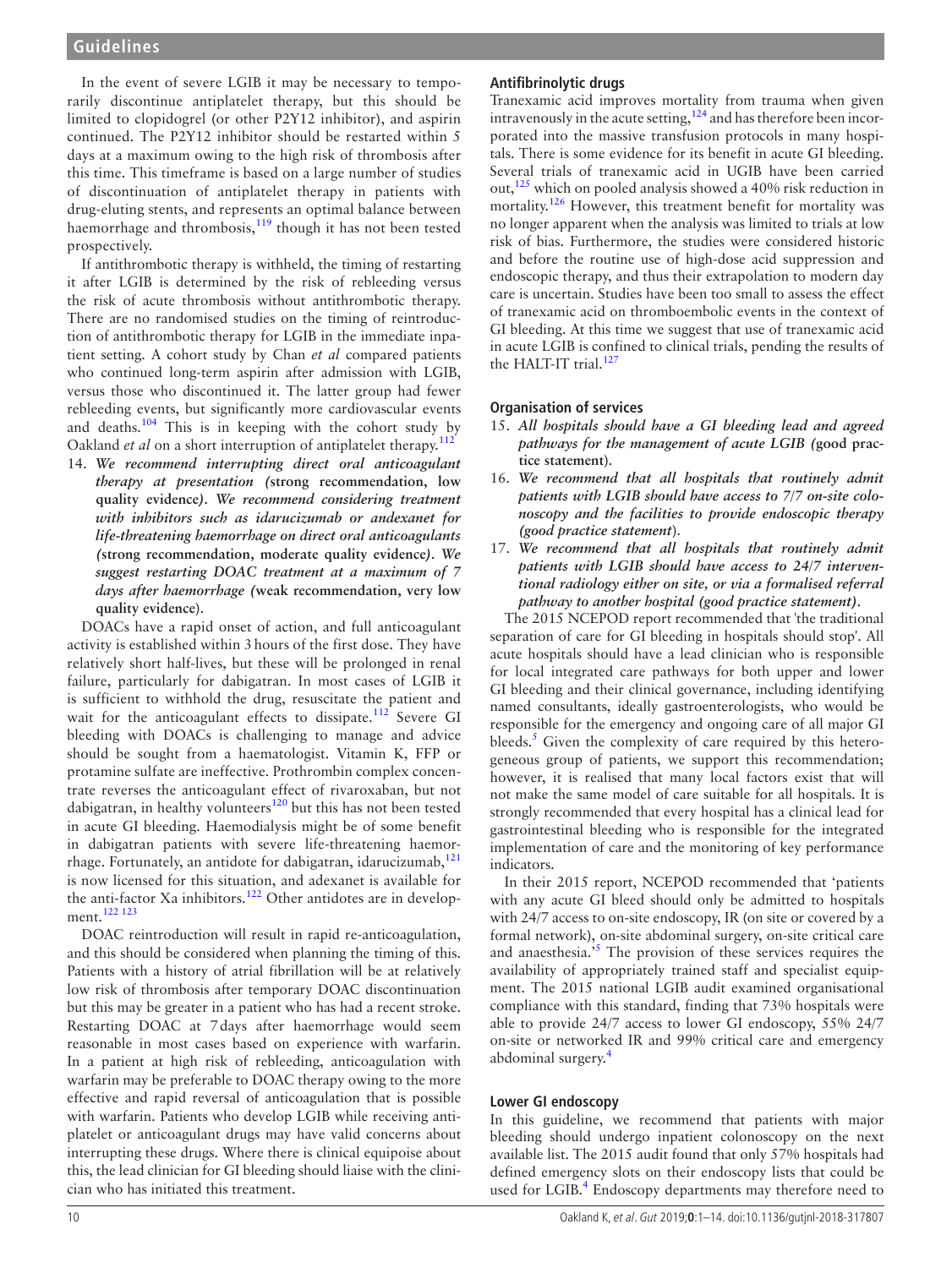consider the extra capacity required to support this recommendation. Evidence does not support the need to routinely perform colonoscopy for LGIB within 12 or 24hours; however, it may be appropriate to occasionally perform colonoscopy with a view to providing treatment over a weekend rather than waiting for the next available service list.

## **Interventional radiology (IR)**

Nationally there is considerable variation in the provision of IR, ranging from 2[4](#page-11-2)/7 on-site access to 'no arrangements in place.' A retrospective review of 99415 hospitalisations for diverticular LGIB found that the need to transfer was independently associated with mortality.<sup>[128](#page-13-22)</sup> Hospitals without 24/7 on-site IR should therefore have a formalised referral pathway to another provider, with details of the specialty of the receiving team and patient transfer services.

# **Surgery**

In the UK mortality from laparotomy is between 3.6% and 41.7%, and consultant presence in theatre varies.<sup>129</sup> Acute care surgery models as well as centralised units and hospitals with dedicated emergency operating rooms, access to radiology and intensive care facilities are all factors associated with improved clinical and financial outcomes in the delivery of emergency general surgery. There is, however, no consensus on the elements that constitute an ideal acute care surgery model and how it can be introduced into current surgical practice.<sup>130</sup>

# **Cost effectiveness**

The treatment algorithm proposed in this guideline [\(figure](#page-2-0) 1) focuses the use of resources towards unstable patients. In the national audit, shocked patients accounted for only 2.3% of all admissions.<sup>[6](#page-11-4)</sup> Early intervention is cost effective as it is likely to be associated with reduced need for supportive treatments, such as RBC transfusion and a reduced l length of stay.

We recommend that patients with major bleeding receive colonoscopy on the next available inpatient list. Currently, only 25% of admitted patients undergo lower GI endoscopy and a further 30% will have an outpatient flexible sigmoidoscopy or colonoscopy.<sup>[6](#page-11-4)</sup> The national incidence of LGIB requiring hospital admission is estimated to be  $21120$  cases a year.<sup>[6](#page-11-4)</sup> Performing lower GI endoscopy on the 45% of these who are not currently receiving these interventions will equate to an additional 9500 lower GI endoscopies nationally, or 66 per NHS hospital per year, or five per month. This additional cost should be offset by the increased identification of patients who do not need acute admission. In the national audit, the average length of stay of patients with an Oakland score  $\leq 8$  was 4 days.<sup>22</sup> An additional cost saving can be made by avoiding unnecessary transfusion, which accounts for as many as 80% of RBC transfusions.<sup>[4](#page-11-2)</sup>

## **Key performance indicators**

Both the NECPOD report and NHSBT audit found deficiencies in the provision of 24/7 colonoscopy and IR.<sup>45</sup> Hospitals that routinely admit patients with LGIB should audit their access to upper and lower GI endoscopy, CTA, catheter angiography and embolisation, particularly in the out of hours setting. Key performance indicators should also include waiting times for inpatient colonoscopy and flexible sigmoidoscopy and the length of time between performance of CTA and catheter angiography. A case review of any patient proceeding to laparotomy for haemorrhage control should be undertaken, focusing on the use and

findings of preoperative diagnostics to establish whether surgery might have been avoided.

Given the high proportion of RBC transfusions in patients with LGIB that may be deemed inappropriate, $4$  all hospitals should regularly audit the use of blood transfusion, including the appropriateness of Hb triggers, thresholds and volume of blood transfusions. All patients who are unstable, or meet the criteria for a major bleed should have a rebleed plan documented in their medical notes. This should be audited regularly.

# **Limitations**

The evidence base for the management of LGIB is incomplete and inferior compared with that which is available for UGIB. In particular, there are few RCTs comparing approaches to diagnosis or management. Using GRADE methodology many of our recommendations are STRONG despite WEAK evidence. It is worth considering the criteria that GRADE advises for a 'strong recommendation'. From a clinician's perspective a STRONG recommendation implies that 'most patients should receive the recommended course of action'.<sup>17</sup> From a patient's perspective, 'most people in your situation would want the recommended course of action and only a small proportion would not'.<sup>[17](#page-11-14)</sup> GRADE permits strong recommendations to be made when the quality of evidence is low if there is a suggestion of benefit in a life-threatening situation.<sup>[131](#page-13-25)</sup> We believe that the guideline recommends prompt and accurate diagnosis and management, fulfilling these criteria despite the quality of empirical evidence available for investigation of such a difficult subject.

# **Conclusions and suggestions for future research**

Future research should compare the efficacy of mesenteric embolisation with endoscopic therapy in major bleeds, as a priority. There is a lack of RCTs comparing haemostatic techniques in the colon, limiting the recommendations that can be made in this guideline. Studies that do exist tend not to include Western populations. This gap in the evidence base should be addressed. To aid initial assessment of bleed severity, we recommend the use of the Oakland score as a method of predicting clinical risk. This score was developed from one of the largest prospective databases of LGIB and externally validated, but has not been further validated beyond a study environment. Further external validation studies should be undertaken, and as the score has a high specificity, some patients who might be safely discharged immediately, may currently be identified as requiring admission. Further studies to determine the optimal score threshold for safe discharge are required. In the future the ideal risk score would be valid in both upper and lower GI bleeding, to enable coordination of care. As such, the development of a unifying risk score should be a research priority. Similarly, further iterations of this guideline should include both upper and lower GI bleeding in order to discourage the separation of these patients in the future. Increasing numbers of patients are receiving combination antiplatelet therapy or DOACs. No data are available on the optimum time to restart these medications should they be stopped, and studies to answer this question are urgently required.

#### **Author affiliations**

<sup>1</sup> London Digestive Centre, HCA Healthcare UK, London, UK <sup>2</sup>Clinical Effectiveness Unit, Royal College of Surgeons, London, UK <sup>3</sup> Translational Gastroenterology Unit, Experimental Medicine Division, Nuffield Department of Clinical Medicine, John Radcliffe Hospital, Oxford, UK 4 Department of Colorectal Surgery, Oxford University Hospitals NHS Foundation Trust, Oxford, UK 5 St Mark's Hospital, London, UK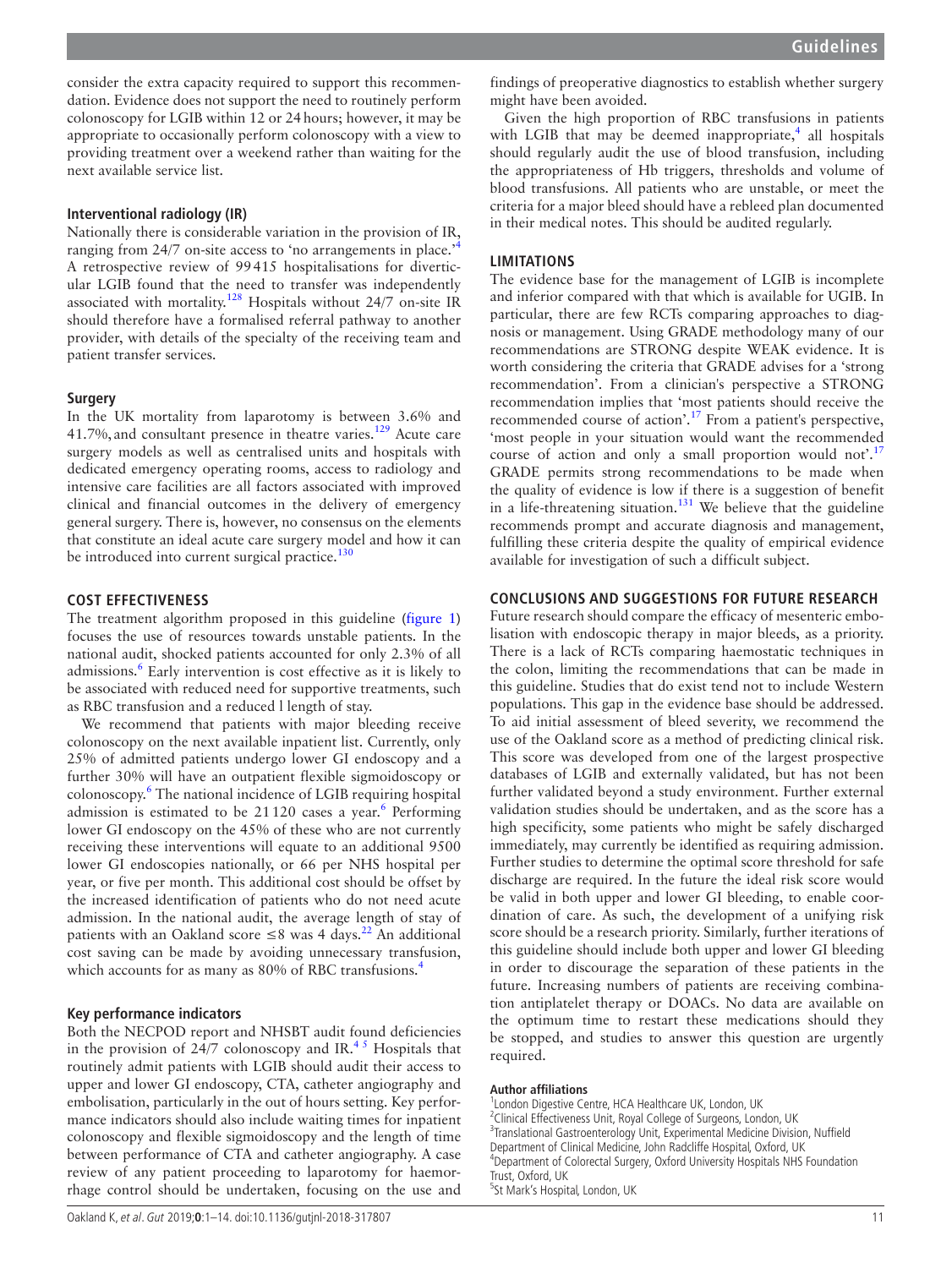6 Robarts Clinical Trials, Inc., London, Ontario, Canada

<sup>7</sup> Medicine and Epidemiology and Biostatistics, University of Western Ontario, London, Ontario, Canada

8 Department of Radiology, Leeds General Infirmary, Leeds, UK

<sup>9</sup>Department of Gastroenterology, Hutt Valley District Health Board, Lower Hutt, New Zealand

<sup>10</sup>Gastroenterology, Glasgow Royal Infirmary, Glasgow, UK

11NHS Blood and Transplant, Oxford, UK

<sup>12</sup>Division of Gastroenterology, Ulster Hospital, Dundonald, UK

13 Department of Interventional Radiology, Oxford University Hospitals NHS Foundation Trust, Oxford, UK

<sup>14</sup>Gastroenterology, New Cross Hospital, Wolverhampton, UK

<sup>15</sup>Department of Colorectal Surgery, Addenbrooke's Hospital, Cambridge, UK <sup>16</sup>British Society of Gastroenterology, London, UK

<sup>17</sup> Department of Surgery and Cancer, Imperial College, London, UK

**Acknowledgements** We thank our colleague Carolyn Doree (NHS Blood and Transplant) for designing the literature review search strategy.

**Contributors** Working subgroups with specific areas of expertise were formed to critically appraise the literature supporting the following areas of clinical management: initial assessment, risk stratification and resuscitation (KO, VJ, MFM); medical management (AMV); diagnostic and therapeutic radiology (RU, SM); the exclusion of upper gastrointestinal bleeding and capsule endoscopy (MM); colonoscopy (AH, JEE, AJM); surgery (RG, JW). KO created the first draft of the guideline and all authors critically revised the paper.

**Funding** KO was supported by funding from NHS Blood and Transplant, Bowel Disease Research Foundation and a research fellowship from the Royal College of Surgeons of England. JEE was supported by the National Institute for Health Research (NIHR) Oxford Biomedical Research Centre (BRC).

**Disclaimer** The views expressed are those of the author(s) and not necessarily those of the NHS, the NIHR or the Department of Health.

**Competing interests** JEE is a member of the Clinical Advisory Board for Lumendi and has received support for departmental research from Olympus; AJM participates in training courses and is on the advisory boards for Cook, Boston Scientific, Vifor, Ferring, Shire and Abbvie; AMV has received fees from Olympus for educational presentations; MFM is on the editorial board for Transfusion Medicine Reviews for which he receives an annual fee and KO has received editorial fees for reviews on the same topic.

**Patient consent for publication** Not required.

**Provenance and peer review** Not commissioned; externally peer reviewed.

# **References**

- <span id="page-11-0"></span>1 Lanas A, García-Rodríguez LA, Polo-Tomás M, et al. Time trends and impact of upper and lower gastrointestinal bleeding and perforation in clinical practice. Am J [Gastroenterol](http://dx.doi.org/10.1038/ajg.2009.164) 2009;104:1633–41.
- <span id="page-11-10"></span>2 Hreinsson JP, Gumundsson S, Kalaitzakis E, et al. Lower gastrointestinal bleeding: incidence, etiology, and outcomes in a population-based setting. Eur J Gastroenterol [Hepatol](http://dx.doi.org/10.1097/MEG.0b013e32835948e3) 2013;25:37–43.
- <span id="page-11-1"></span>3 Newman J, Fitzgerald JE, Gupta S, et al. Outcome predictors in acute surgical admissions for lower gastrointestinal bleeding. [Colorectal Dis](http://dx.doi.org/10.1111/j.1463-1318.2011.02824.x) 2012;14:1020-6.
- <span id="page-11-2"></span>4 National Comparative Audit of Blood Transfusion. National comparative audit of lower gastrointestinal bleeding and the use of blood. 2016. [www.hospital.blood.co.](www.hospital.blood.co.uk) [uk](www.hospital.blood.co.uk)
- <span id="page-11-3"></span>5 National Confidential Enquiry into Patient Outcomes and Death. Time to get control? National Confidential Enquiry into Patient Outcomes and Death. 2015. [www.](www.ncepod.org.uk) [ncepod.org.uk](www.ncepod.org.uk)
- <span id="page-11-4"></span>6 Oakland K, Guy R, Uberoi R, et al. Acute lower GI bleeding in the UK: patient characteristics, interventions and outcomes in the first nationwide audit. [Gut](http://dx.doi.org/10.1136/gutjnl-2016-313428) 2018;67:654–62.
- 7 Strate LL, Ayanian JZ, Kotler G, et al. Risk factors for mortality in lower intestinal bleeding. [Clin Gastroenterol Hepatol](http://dx.doi.org/10.1016/j.cgh.2008.03.021) 2008;6:1004-10. quiz 955
- <span id="page-11-5"></span>8 Wheat CL, Strate LL. Trends in hospitalization for diverticulitis and diverticular bleeding in the United States From 2000 to 2010. [Clin Gastroenterol Hepatol](http://dx.doi.org/10.1016/j.cgh.2015.03.030) 2016;14:96–103.
- <span id="page-11-6"></span>9 Strate LL, Orav EJ, Syngal S. Early predictors of severity in acute lower intestinal tract bleeding. [Arch Intern Med](http://dx.doi.org/10.1001/archinte.163.7.838) 2003;163:838–43.
- <span id="page-11-7"></span>10 Carson JL, Guyatt G, Heddle NM, et al. Clinical practice guidelines from the AABB: red blood cell transfusion thresholds and storage. [JAMA](http://dx.doi.org/10.1001/jama.2016.9185) 2016;316:2025–35.
- <span id="page-11-35"></span>11 Köhler G, Koch OO, Antoniou SA, et al. Relevance of surgery after embolization of gastrointestinal and abdominal hemorrhage. [World J Surg](http://dx.doi.org/10.1007/s00268-014-2570-7) 2014;38:2258–66.
- <span id="page-11-8"></span>12 Ozdil B, Akkiz H, Sandikci M, et al. Massive lower gastrointestinal hemorrhage secondary to rectal hemorrhoids in elderly patients receiving anticoagulant therapy: case series. [Dig Dis Sci](http://dx.doi.org/10.1007/s10620-009-1043-6) 2010;55:2693-4.
- <span id="page-11-9"></span>13 Hochter W, Weingart J, Kuhner W, et al. Angiodysplasia in the colon and rectum. Endoscopic morphology, localisation and frequency. Endoscopy 1985;17:182–5.
- <span id="page-11-11"></span>14 Brouwers MC, Kerkvliet K, Spithoff K. AGREE Next Steps Consortium. The AGREE Reporting Checklist: a tool to improve reporting of clinical practice guidelines. [BMJ](http://dx.doi.org/10.1136/bmj.i1152) 2016;352:i1152.
- <span id="page-11-12"></span>15 Tham TC, Gleeson D, Greenfield SM, et al. British Society of Gastroenterology policy and processes for the development of guidelines. [Gut](http://dx.doi.org/10.1136/gutjnl-2015-309164) 2015;64:1184-5.
- <span id="page-11-13"></span>16 Oxford Centre for Evidence Based Medicine. Levels of evidence. Oxford University. 2009. [https://www.cebm.net/2009/06/oxford-centre-evidence-based-medicine](https://www.cebm.net/2009/06/oxford-centre-evidence-based-medicine-levels-evidence-march-2009/)[levels-evidence-march-2009/](https://www.cebm.net/2009/06/oxford-centre-evidence-based-medicine-levels-evidence-march-2009/)
- <span id="page-11-14"></span>17 Atkins D, Best D, Briss PA, et al. Grading quality of evidence and strength of recommendations. [BMJ](http://dx.doi.org/10.1136/bmj.328.7454.1490) 2004;328:1490.
- <span id="page-11-15"></span>18 Olaussen A, Blackburn T, Mitra B, et al. Review article: shock index for prediction of critical bleeding post-trauma: a systematic review. [Emerg Med Australas](http://dx.doi.org/10.1111/1742-6723.12232) 2014;26:223–8.
- <span id="page-11-16"></span>19 Rossaint R, Bouillon B, Cerny V, et al. The European guideline on management of major bleeding and coagulopathy following trauma: fourth edition. [Crit Care](http://dx.doi.org/10.1186/s13054-016-1265-x) 2016;20:100.
- <span id="page-11-17"></span>20 Rassameehiran S, Teerakanok J, Suchartlikitwong S, et al. Utility of the shock index for risk stratification in patients with acute upper gastrointestinal bleeding. South [Med J](http://dx.doi.org/10.14423/SMJ.0000000000000729) 2017;110:738–43.
- <span id="page-11-18"></span>21 Nakasone Y, Ikeda O, Yamashita Y, et al. Shock index correlates with extravasation on angiographs of gastrointestinal hemorrhage: a logistics regression analysis. [Cardiovasc Intervent Radiol](http://dx.doi.org/10.1007/s00270-007-9131-5) 2007;30:861–5.
- <span id="page-11-19"></span>22 Oakland K, Jairath V, Uberoi R, et al. Derivation and validation of a novel risk score for safe discharge after acute lower gastrointestinal bleeding: a modelling study. [Lancet Gastroenterol Hepatol](http://dx.doi.org/10.1016/S2468-1253(17)30150-4) 2017;2:635–43.
- <span id="page-11-20"></span>23 Blatchford O, Murray WR, Blatchford M. A risk score to predict need for treatment for upper gastrointestinal haemorrhage. [The Lancet](http://dx.doi.org/10.1016/S0140-6736(00)02816-6) 2000;356:1318-21.
- <span id="page-11-21"></span>24 Oakland K, Isherwood J, Lahiff C, et al. Diagnostic and therapeutic treatment modalities for acute lower gastrointestinal bleeding: a systematic review. Endosc Int [Open](http://dx.doi.org/10.1055/s-0043-117958) 2017;5:E959–73.
- <span id="page-11-22"></span>25 National Institute for Health and Care Excellence. Guideline NG12: Suspected cancer: recognition and referral. 2015 <www.nice.org.uk>
- <span id="page-11-23"></span>26 Pasha SF, Shergill A, Acosta RD, et al. The role of endoscopy in the patient with lower GI bleeding. [Gastrointest Endosc](http://dx.doi.org/10.1016/j.gie.2013.10.039) 2014;79:875–85.
- 27 Strate LL, Gralnek IM. ACG clinical guideline: management of patients with acute lower gastrointestinal bleeding. [Am J Gastroenterol](http://dx.doi.org/10.1038/ajg.2016.155) 2016;111:755.
- <span id="page-11-24"></span>28 Niikura R, Nagata N, Shimbo T, et al. Adverse events during bowel preparation and colonoscopy in patients with acute lower gastrointestinal bleeding compared with elective non-gastrointestinal bleeding. [PLoS One](http://dx.doi.org/10.1371/journal.pone.0138000) 2015;10:e0138000.
- <span id="page-11-25"></span>29 Green BT, Rockey DC, Portwood G, et al. Urgent colonoscopy for evaluation and management of acute lower gastrointestinal hemorrhage: a randomized controlled trial. [Am J Gastroenterol](http://dx.doi.org/10.1111/j.1572-0241.2005.00306.x) 2005;100:2395-402.
- <span id="page-11-27"></span>Laine L, Shah A. Randomized trial of urgent vs. elective colonoscopy in patients hospitalized with lower GI bleeding. [Am J Gastroenterol](http://dx.doi.org/10.1038/ajg.2010.277) 2010;105:2636-41. quiz 42.
- <span id="page-11-34"></span>31 Jensen DM, Machicado GA, Jutabha R, et al. Urgent colonoscopy for the diagnosis and treatment of severe diverticular hemorrhage. [N Engl J Med Overseas Ed](http://dx.doi.org/10.1056/NEJM200001133420202) 2000;342:78–82.
- 32 Strate LL, Syngal S. Timing of colonoscopy: impact on length of hospital stay in patients with acute lower intestinal bleeding. [Am J Gastroenterol](http://dx.doi.org/10.1111/j.1572-0241.2003.07232.x) 2003;98:317-22.
- <span id="page-11-29"></span>33 Nagata N, Niikura R, Sakurai T, et al. Safety and effectiveness of early colonoscopy in management of acute lower gastrointestinal bleeding on the basis of propensity score matching analysis. [Clin Gastroenterol Hepatol](http://dx.doi.org/10.1016/j.cgh.2015.10.011) 2016;14:558-64.
- <span id="page-11-26"></span>34 Nagata N, Niikura R, Aoki T, et al. Role of urgent contrast-enhanced multidetector computed tomography for acute lower gastrointestinal bleeding in patients undergoing early colonoscopy. [J Gastroenterol](http://dx.doi.org/10.1007/s00535-015-1069-9) 2015;50:1162-72.
- <span id="page-11-28"></span>35 Rodriguez-Moranta F, Berrozpe A, Botargues JM, et al. Colonoscopy delay in lower gastrointestinal bleeding: influence on diagnostic accuracy, endoscopic therapy and hospital stay. [Gastrointest Endosc](http://dx.doi.org/10.1016/j.gie.2007.03.614) 2007;65:AB261.
- 36 Schmulewitz N, Fisher DA, Rockey DC. Early colonoscopy for acute lower GI bleeding predicts shorter hospital stay: a retrospective study of experience in a single center. [Gastrointest Endosc](http://dx.doi.org/10.1016/S0016-5107(03)02304-6) 2003;58:841–6.
- <span id="page-11-31"></span>37 Navaneethan U, Njei B, Venkatesh PG, et al. Timing of colonoscopy and outcomes in patients with lower GI bleeding: a nationwide population-based study. Gastrointest [Endosc](http://dx.doi.org/10.1016/j.gie.2013.08.001) 2014;79:297–306. e12.
- <span id="page-11-30"></span>38 Albeldawi M, Ha D, Mehta P, et al. Utility of urgent colonoscopy in acute lower gastro-intestinal bleeding: a single-center experience. [Gastroenterol Rep](http://dx.doi.org/10.1093/gastro/gou030) 2014;2:300–5.
- 39 Smoot RL, Gostout CJ, Rajan E, et al. Is early colonoscopy after admission for acute diverticular bleeding needed? [Am J Gastroenterol](http://dx.doi.org/10.1111/j.1572-0241.2003.07635.x) 2003;98:1996-9.
- <span id="page-11-32"></span>40 Lim DS, Kim HG, Jeon SR, et al. Comparison of clinical effectiveness of the emergent colonoscopy in patients with hematochezia according to the type of bowel preparation. [J Gastroenterol Hepatol](http://dx.doi.org/10.1111/jgh.12264) 2013;28:1733-7.
- <span id="page-11-33"></span>41 Kennedy DW, Laing CJ, Tseng LH, et al. Detection of active gastrointestinal hemorrhage with CT angiography: a 4(1/2)-year retrospective review. J Vasc Interv [Radiol](http://dx.doi.org/10.1016/j.jvir.2010.01.039) 2010;21:848–55.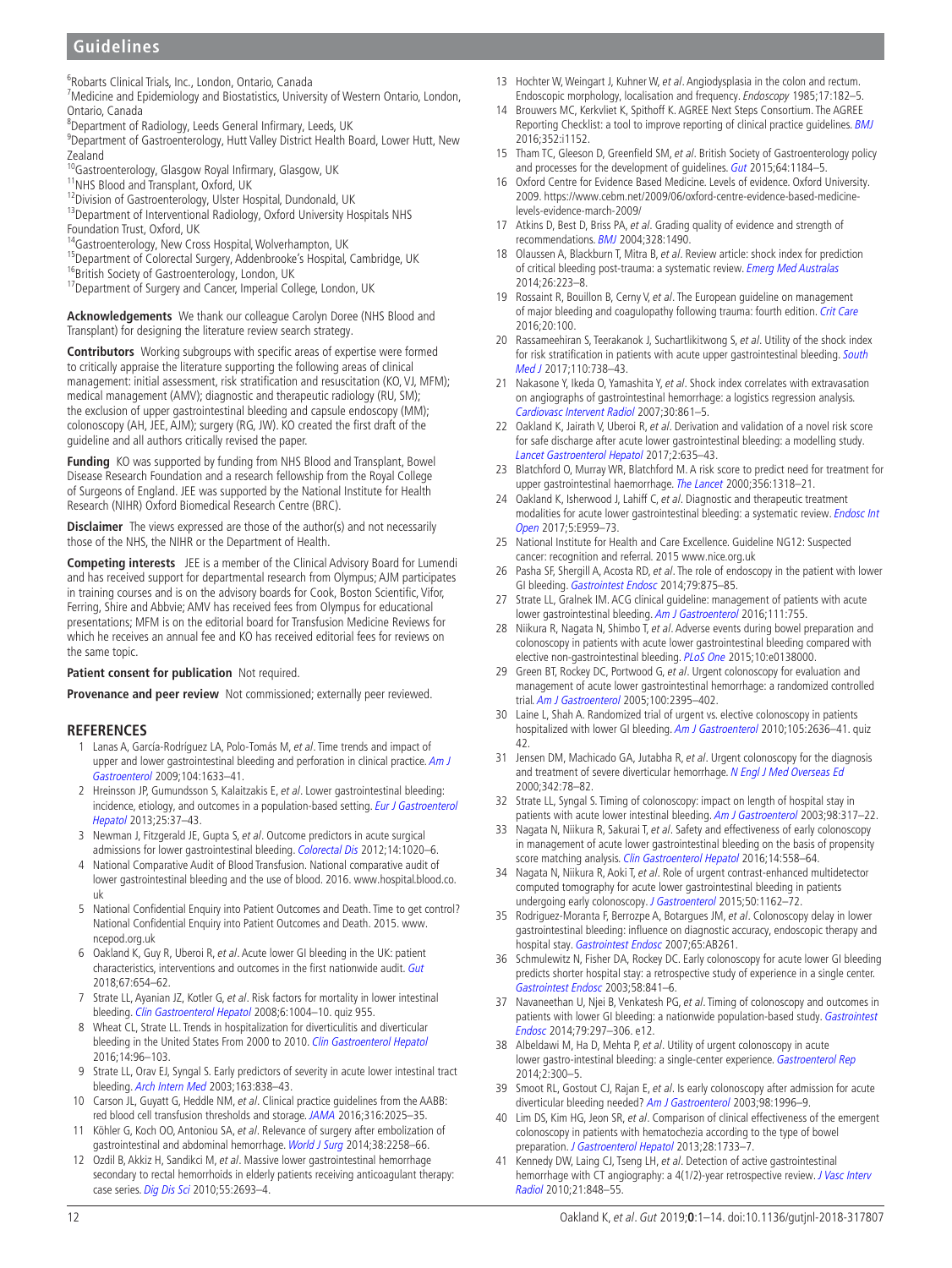- 42 Ren JZ, Zhang MF, Rong AM, et al. Lower gastrointestinal bleeding: role of 64-row computed tomographic angiography in diagnosis and therapeutic planning. [World J](http://dx.doi.org/10.3748/wjg.v21.i13.4030)  [Gastroenterol](http://dx.doi.org/10.3748/wjg.v21.i13.4030) 2015;21:4030–7.
- <span id="page-12-0"></span>43 Dobritz M, Engels HP, Schneider A, et al. Evaluation of dual-phase multi-detectorrow CT for detection of intestinal bleeding using an experimental bowel model. Eur [Radiol](http://dx.doi.org/10.1007/s00330-008-1205-5) 2009;19:875–81.
- 44 Ernst O, Bulois P, Saint-Drenant S, et al. Helical CT in acute lower gastrointestinal bleeding. [Eur Radiol](http://dx.doi.org/10.1007/s00330-002-1442-y) 2003;13:114–7.
- <span id="page-12-1"></span>45 Foley PT, Ganeshan A, Anthony S, et al. Multi-detector CT angiography for lower gastrointestinal bleeding: can it select patients for endovascular intervention? [J Med](http://dx.doi.org/10.1111/j.1754-9485.2010.02131.x)  [Imaging Radiat Oncol](http://dx.doi.org/10.1111/j.1754-9485.2010.02131.x) 2010;54:9–16.
- 46 Abbas SM, Bissett IP, Holden A, et al. Clinical variables associated with positive angiographic localization of lower gastrointestinal bleeding. [ANZ J Surg](http://dx.doi.org/10.1111/j.1445-2197.2005.03582.x) 2005;75:953–7.
- <span id="page-12-2"></span>47 Radiologists TRCo. Standards for intravascular contrast administration to adult patients, 2015.
- 48 Jensen DM, Machicado GA. Diagnosis and treatment of severe hematochezia. The role of urgent colonoscopy after purge. Gastroenterology 1988;95:1569–74.
- 49 Srygley FD, Gerardo CJ, Tran T, et al. Does this patient have a severe upper gastrointestinal bleed? [JAMA](http://dx.doi.org/10.1001/jama.2012.253) 2012;307:1072–9.
- <span id="page-12-3"></span>50 Huang ES, Karsan S, Kanwal F, et al. Impact of nasogastric lavage on outcomes in acute GI bleeding. [Gastrointest Endosc](http://dx.doi.org/10.1016/j.gie.2011.04.045) 2011;74:971–80.
- 51 Rockey DC, Ahn C, de Melo SW. Randomized pragmatic trial of nasogastric tube placement in patients with upper gastrointestinal tract bleeding. [J Investig Med](http://dx.doi.org/10.1136/jim-2016-000375) 2017;65:759–64.
- <span id="page-12-4"></span>52 Chung M, Dubel GJ, Noto RB, et al. Acute lower gastrointestinal bleeding: temporal factors associated with positive findings on catheter angiography after <sup>99m</sup>Tc-labeled RBC scanning. [AJR Am J Roentgenol](http://dx.doi.org/10.2214/AJR.15.15380) 2016;207:170–6.
- <span id="page-12-5"></span>53 Koh FH, Soong J, Lieske B, et al. Does the timing of an invasive mesenteric angiography following a positive CT mesenteric angiography make a difference? Int [J Colorectal Dis](http://dx.doi.org/10.1007/s00384-014-2055-z) 2015;30:57–61.
- <span id="page-12-6"></span>54 TRCo R. Standards of practice and guidance for trauma radiology in severely injured patients. (Second issue).
- <span id="page-12-7"></span>55 National Institute for Health and Care Excellence. Major trauma: assessment and initial management. 2016 [www.nice.org.uk.](www.nice.org.uk)
- <span id="page-12-8"></span>56 Jacovides CL, Nadolski G, Allen SR, et al. Arteriography for lower gastrointestinal hemorrhage: role of preceding abdominal computed tomographic angiogram in diagnosis and localization. [JAMA Surg](http://dx.doi.org/10.1001/jamasurg.2015.97) 2015;150:650-6.
- <span id="page-12-9"></span>57 Khan O, Singh P, Archibald A, et al. The role of labelled red blood cell scintigraphy in the detection of acute gastrointestinal bleeding. [West Indian Med J](http://www.ncbi.nlm.nih.gov/pubmed/11211539) 2000;49:298–301.
- 58 Gutierrez C, Mariano M, Vander Laan T, et al. The use of technetium-labeled erythrocyte scintigraphy in the evaluation and treatment of lower gastrointestinal hemorrhage. [Am Surg](http://www.ncbi.nlm.nih.gov/pubmed/9764709) 1998;64:989-92.
- O'Neill BB, Gosnell JE, Lull RJ, et al. Cinematic nuclear scintigraphy reliably directs surgical intervention for patients with gastrointestinal bleeding. [Arch Surg](http://dx.doi.org/10.1001/archsurg.135.9.1076) 2000;135:1076–81. discussion 81-2.
- <span id="page-12-10"></span>60 Rondonotti E, Villa F, Mulder CJ, et al. Small bowel capsule endoscopy in 2007: indications, risks and limitations. [World J Gastroenterol](http://dx.doi.org/10.3748/wjg.v13.i46.6140) 2007;13:6140-9.
- <span id="page-12-11"></span>61 Leung WK, Ho SS, Suen BY, et al. Capsule endoscopy or angiography in patients with acute overt obscure gastrointestinal bleeding: a prospective randomized study with long-term follow-up. [Am J Gastroenterol](http://dx.doi.org/10.1038/ajg.2012.212) 2012;107:1370-6.
- 62 Laine L, Sahota A, Shah A. Does capsule endoscopy improve outcomes in obscure gastrointestinal bleeding? Randomized trial versus dedicated small bowel radiography. [Gastroenterology](http://dx.doi.org/10.1053/j.gastro.2010.01.047) 2010;138:1673–80. e1; quiz e11-2.
- 63 Segarajasingam DS, Hanley SC, Barkun AN, et al. Randomized controlled trial comparing outcomes of video capsule endoscopy with push enteroscopy in obscure gastrointestinal bleeding. [Can J Gastroenterol Hepatol](http://dx.doi.org/10.1155/2015/897567) 2015;29:85-90.
- <span id="page-12-12"></span>64 Heo HM, Park CH, Lim JS, et al. The role of capsule endoscopy after negative CT enterography in patients with obscure gastrointestinal bleeding. [Eur Radiol](http://dx.doi.org/10.1007/s00330-011-2374-1) 2012;22:1159–66.
- 65 Carey EJ, Leighton JA, Heigh RI, et al. A single-center experience of 260 consecutive patients undergoing capsule endoscopy for obscure gastrointestinal bleeding. Am J [Gastroenterol](http://dx.doi.org/10.1111/j.1572-0241.2006.00941.x) 2007:102:89-95.
- 66 Saperas E, Dot J, Videla S, et al. Capsule endoscopy versus computed tomographic or standard angiography for the diagnosis of obscure gastrointestinal bleeding. Am J [Gastroenterol](http://dx.doi.org/10.1111/j.1572-0241.2007.01058.x) 2007;102:731–7.
- 67 Redondo-Cerezo E, Pérez-Vigara G, Pérez-Sola A, et al. Diagnostic yield and impact of capsule endoscopy on management of patients with gastrointestinal bleeding of obscure origin. [Dig Dis Sci](http://dx.doi.org/10.1007/s10620-006-9605-3) 2007;52:1376–81.
- 68 Chami G, Raza M, Bernstein CN. Usefulness and impact on management of positive and negative capsule endoscopy. [Can J Gastroenterol](http://dx.doi.org/10.1155/2007/146947) 2007;21:577-81.
- <span id="page-12-13"></span>69 Goenka MK, Majumder S, Kumar S, et al. Single center experience of capsule endoscopy in patients with obscure gastrointestinal bleeding. [World J Gastroenterol](http://dx.doi.org/10.3748/wjg.v17.i6.774) 2011;17:774–8.
- 70 Apostolopoulos P, Liatsos C, Gralnek IM, et al. Evaluation of capsule endoscopy in active, mild-to-moderate, overt, obscure GI bleeding. [Gastrointest Endosc](http://dx.doi.org/10.1016/j.gie.2007.06.058) 2007;66:1174–81.
- <span id="page-12-14"></span>71 Singh A, Marshall C, Chaudhuri B, et al. Timing of video capsule endoscopy relative to overt obscure GI bleeding: implications from a retrospective study. Gastrointest [Endosc](http://dx.doi.org/10.1016/j.gie.2012.11.041) 2013;77:761–6.
- <span id="page-12-15"></span>72 Gerson LB, Fidler JL, Cave DR, et al. ACG clinical guideline: diagnosis and management of small bowel bleeding. [Am J Gastroenterol](http://dx.doi.org/10.1038/ajg.2015.246) 2015:110:1265–87. quiz 88.
- <span id="page-12-16"></span>73 Rezapour M, Amadi C, Gerson LB. Retention associated with video capsule endoscopy: systematic review and meta-analysis. [Gastrointest Endosc](http://dx.doi.org/10.1016/j.gie.2016.12.024) 2017;85:1157–68.
- 74 Strate LL, Naumann CR. The role of colonoscopy and radiological procedures in the management of acute lower intestinal bleeding. [Clin Gastroenterol Hepatol](http://dx.doi.org/10.1016/j.cgh.2009.12.017) 2010;8:333–43. quiz e44.
- 75 Wedi E, von Renteln D, Jung C, et al. Treatment of acute colonic diverticular bleeding in high risk patients, using an over-the-scope clip: a case series. [Endoscopy](http://dx.doi.org/10.1055/s-0042-118168) 2016;48(S 01):E383–5.
- <span id="page-12-18"></span>76 Hashimoto R, Hamamoto H, Tanuma T. Endoscopic hemostasis of diverticular bleeding by using detachable snares. [Gastrointest Endosc](http://dx.doi.org/10.1016/j.gie.2016.01.008) 2016;84:379-80.
- <span id="page-12-17"></span>77 Setoyama T, Ishii N, Fujita Y. Enodoscopic band ligation (EBL) is superior to endoscopic clipping for the treatment of colonic diverticular hemorrhage. Surg [Endosc](http://dx.doi.org/10.1007/s00464-011-1760-8) 2011;25:3574–8.
- <span id="page-12-20"></span>78 Kaltenbach T, Watson R, Shah J, et al. Colonoscopy with clipping is useful in the diagnosis and treatment of diverticular bleeding. [Clin Gastroenterol Hepatol](http://dx.doi.org/10.1016/j.cgh.2011.10.029) 2012;10:131–7.
- <span id="page-12-19"></span>79 Pittayanon R, Rerknimitr R, Barkun A. Prognostic factors affecting outcomes in patients with malignant GI bleeding treated with a novel endoscopically delivered hemostatic powder. [Gastrointest Endosc](http://dx.doi.org/10.1016/j.gie.2017.11.013) 2018;87:994-1002.
- 80 Bloomfeld RS, Rockey DC, Shetzline MA. Endoscopic therapy of acute diverticular hemorrhage. [Am J Gastroenterol](http://dx.doi.org/10.1111/j.1572-0241.2001.04048.x) 2001;96:2367-72.
- <span id="page-12-21"></span>81 Kwan V, Bourke MJ, Williams SJ, et al. Argon plasma coagulation in the management of symptomatic gastrointestinal vascular lesions: experience in 100 consecutive patients with long-term follow-up. [Am J Gastroenterol](http://dx.doi.org/10.1111/j.1572-0241.2006.00370.x) 2006;101:58–63.
- 82 Olmos JA, Marcolongo M, Pogorelsky V, et al. Long-term outcome of argon plasma ablation therapy for bleeding in 100 consecutive patients with colonic angiodysplasia. [Dis Colon Rectum](http://dx.doi.org/10.1007/s10350-006-0684-1) 2006;49:1507–16.
- <span id="page-12-22"></span>83 Funaki B, Kostelic JK, Lorenz J, et al. Superselective microcoil embolization of colonic hemorrhage. [AJR Am J Roentgenol](http://dx.doi.org/10.2214/ajr.177.4.1770829) 2001;177:829-36.
- Waugh J, Madan A, Sacharias N, et al. Embolization for major lower gastrointestinal haemorrhage: five-year experience. [Australas Radiol](http://dx.doi.org/10.1111/j.0004-8461.2004.01313.x) 2004;48:311-7.
- <span id="page-12-24"></span>85 Chan DK, Soong J, Koh F, et al. Predictors for outcomes after super-selective mesenteric embolization for lower gastrointestinal tract bleeding. [ANZ J Surg](http://dx.doi.org/10.1111/ans.12762) 2016;86:459–63.
- <span id="page-12-23"></span>86 DeBarros J, Rosas L, Cohen J, et al. The changing paradigm for the treatment of colonic hemorrhage: superselective angiographic embolization. [Dis Colon Rectum](http://www.ncbi.nlm.nih.gov/pubmed/12072634) 2002;45:802–8.
- 87 Rossetti A, Buchs NC, Breguet R, et al. Transarterial embolization in acute colonic bleeding: review of 11 years of experience and long-term results. [Int J Colorectal Dis](http://dx.doi.org/10.1007/s00384-012-1621-5) 2013;28:777–82.
- 88 Bandi R, Shetty PC, Sharma RP, et al. Superselective arterial embolization for the treatment of lower gastrointestinal hemorrhage. [J Vasc Interv Radiol](http://dx.doi.org/10.1016/S1051-0443(07)61697-2) 2001;12:1399–405.
- 89 Tan KK, Strong DH, Shore T, et al. The safety and efficacy of mesenteric embolization in the management of acute lower gastrointestinal hemorrhage. [Ann Coloproctol](http://dx.doi.org/10.3393/ac.2013.29.5.205) 2013;29:205–8.
- <span id="page-12-27"></span>90 Yap FY, Omene BO, Patel MN, et al. Transcatheter embolotherapy for gastrointestinal bleeding: a single center review of safety, efficacy, and clinical outcomes. [Dig Dis Sci](http://dx.doi.org/10.1007/s10620-012-2547-z) 2013;58:1976–84.
- 91 Adusumilli S, Gosselink MP, Ctercteko G, et al. The efficacy of selective arterial embolization in the management of colonic bleeding. [Tech Coloproctol](http://dx.doi.org/10.1007/s10151-013-1088-6) 2014;18:529–33.
- <span id="page-12-25"></span>92 Tan KK, Nallathamby V, Wong D, et al. Can superselective embolization be definitive for colonic diverticular hemorrhage? An institution's experience over 9 years. J [Gastrointest Surg](http://dx.doi.org/10.1007/s11605-009-1069-2) 2010;14:112–8.
- <span id="page-12-26"></span>93 Tandberg DJ, Smith TP, Suhocki PV, et al. Early outcomes of empiric embolization of tumor-related gastrointestinal hemorrhage in patients with advanced malignancy. [J](http://dx.doi.org/10.1016/j.jvir.2012.08.011)  [Vasc Interv Radiol](http://dx.doi.org/10.1016/j.jvir.2012.08.011) 2012;23:1445–52.
- <span id="page-12-28"></span>94 Plummer JM, Gibson TN, Mitchell DI, et al. Emergency subtotal colectomy for lower gastrointestinal haemorrhage: over-utilised or under-estimated? [Int J Clin Pract](http://dx.doi.org/10.1111/j.1742-1241.2007.01632.x) 2009;63:865–8.
- <span id="page-12-29"></span>95 Padhi S, Kemmis-Betty S, Rajesh S, et al. Blood transfusion: summary of NICE guidance. **[BMJ](http://dx.doi.org/10.1136/bmj.h5832)** 2015;351:h5832.
- <span id="page-12-30"></span>Oakland K, Jairath V, Murphy MF. Advances in transfusion medicine: gastrointestinal bleeding. [Transfus Med](http://dx.doi.org/10.1111/tme.12446) 2018;28:132-9.
- <span id="page-12-31"></span>Villanueva C, Colomo A, Bosch A, et al. Transfusion strategies for acute upper gastrointestinal bleeding. [N Engl J Med Overseas Ed](http://dx.doi.org/10.1056/NEJMoa1211801) 2013;368:11-21.
- <span id="page-12-32"></span>98 Jairath V, Kahan BC, Gray A, et al. Restrictive versus liberal blood transfusion for acute upper gastrointestinal bleeding (TRIGGER): a pragmatic, open-label, cluster randomised feasibility trial. [Lancet](http://dx.doi.org/10.1016/S0140-6736(14)61999-1) 2015;386:137-44.